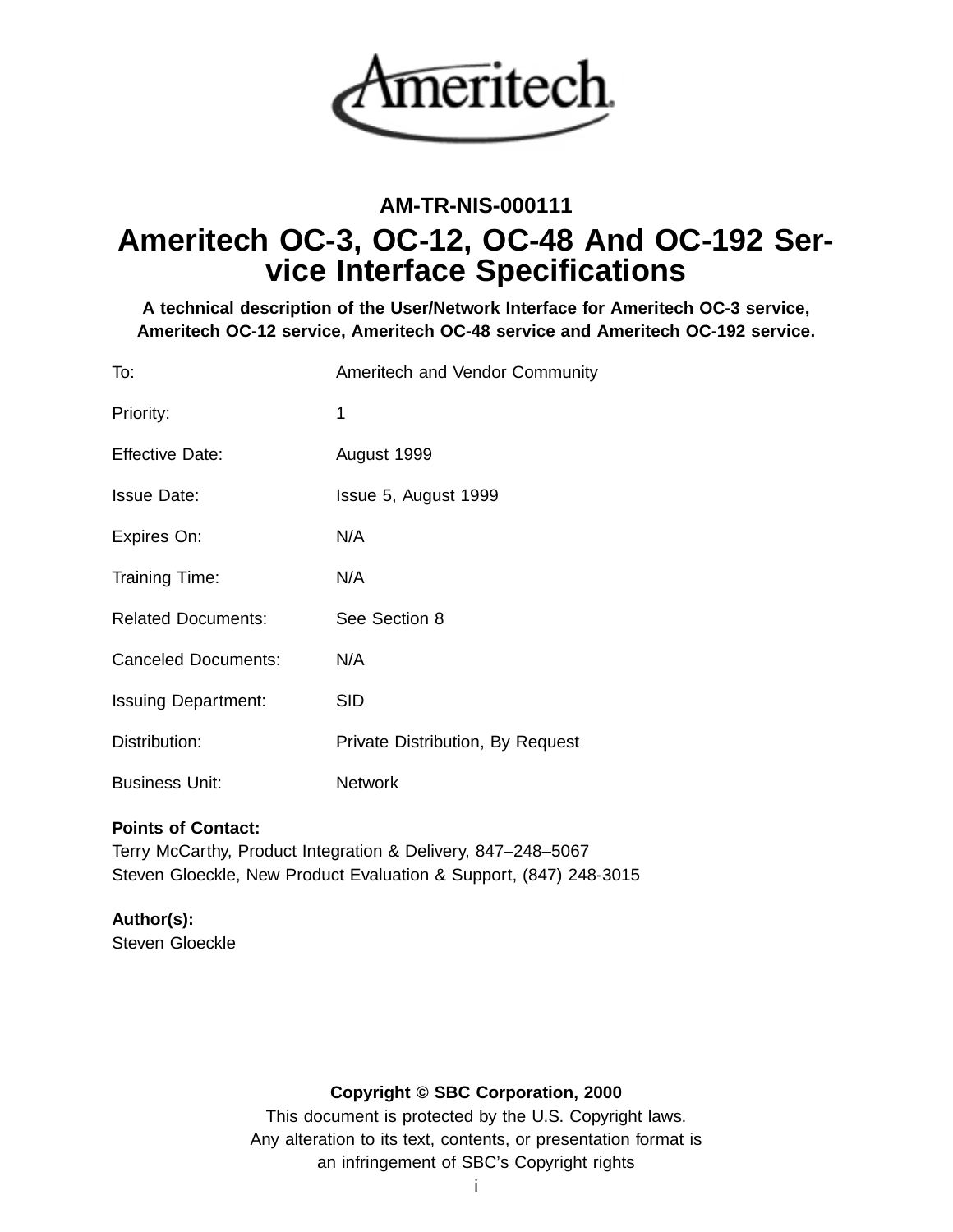| <b>SBC Practice</b>      | <b>AM-TR-NIS-000111</b>     |  |
|--------------------------|-----------------------------|--|
|                          | <b>Issue 5, August 1999</b> |  |
| <b>Table of Contents</b> |                             |  |

| 1. | <b>PURPOSE</b> |                                                          | 3     |
|----|----------------|----------------------------------------------------------|-------|
| 2. |                | <b>CHANGE AND REISSUE</b>                                | 3     |
| 3. | <b>GENERAL</b> |                                                          | 3     |
| 4. |                | <b>OVERVIEW</b>                                          | 3     |
| 5. |                | <b>SERVICE DESCRIPTION</b>                               | 4     |
| 6. |                | OPTICAL INTERFACE REQUIREMENTS                           | 8     |
|    | 6.1.           | <b>OPTICAL LINE CODING</b>                               | 8     |
|    | 6.2.           | PAYLOAD MAPPING                                          | 9     |
|    | 6.3.           | <b>LINE RATE</b>                                         | $9\,$ |
|    | 6.4.           | TRANSMITTER AND RECEIVER REQUIREMENTS                    | 9     |
| 7. |                | ARCHITECTURAL FEATURE REQUIREMENTS                       | 11    |
|    | 7.1.           | <b>INTERLEAVING</b>                                      | 11    |
|    | 7.2.           | <b>SCRAMBLING</b>                                        | 12    |
|    | 7.3.           | <b>GENERATING AND PROCESSING OVERHEAD</b>                | 12    |
|    |                | 7.4. AUTOMATIC PROTECTION SWITCHING                      | 14    |
|    | 7.5.           | <b>SYNCHRONIZATION</b>                                   | 14    |
|    | 7.6.           | <b>JITTER</b>                                            | 15    |
| 8. |                | <b>REFERENCES</b>                                        | 16    |
|    |                | APPENDIX A - AMERITECH SC CONNECTOR SPECIFICATION V.02   | 20    |
|    | A.1.           | 1 SCOPE                                                  | 20    |
|    | A.2.           | 2 REFERENCES                                             | 20    |
|    | A.3.           | 3 SC CONNECTOR SPECIFICATIONS                            | 21    |
|    |                | A.3.1. 3.1 FERRULE GRADES                                | 21    |
|    |                | A.3.2. 3.2 COUPLING REGION OF SC CONNECTOR               | 21    |
|    |                | A.3.3. 3.3 DIMENSIONS AND PARTS LIST                     | 27    |
|    |                | A.3.4. 3.4 ADAPTER INSPECTION GAUGE                      | 32    |
|    | A.4.           | 4 ASSEMBLY AND FERRULE TIP FINISH SPECIFICATIONS         | 34    |
|    |                | A.4.1. 4.1 EPOXY FOR MOUNTING FIBER ON CONNECTOR FERRULE | 34    |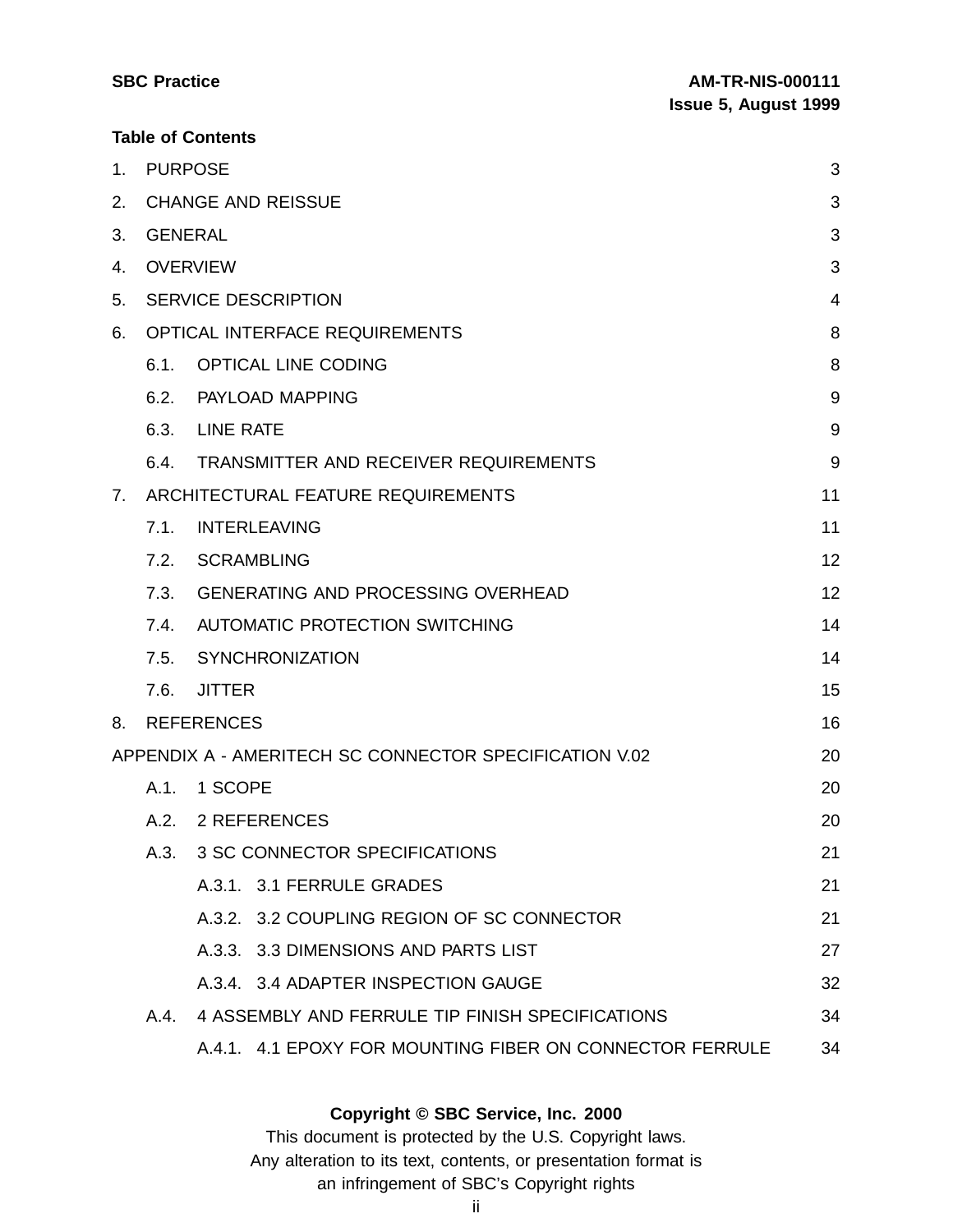| A.4.2. 4.2 FERRULE TIP FINISH SPECIFICATIONS                | 34 |
|-------------------------------------------------------------|----|
| A.5. 5. SC JUMPER CORD AND PIGTAIL PERFORMANCE REQUIREMENTS | 34 |
| A.5.1 5.1 JACKETED CABLE                                    | 34 |
| A.5.2. 5.2 BUFFERED FIBER                                   | 35 |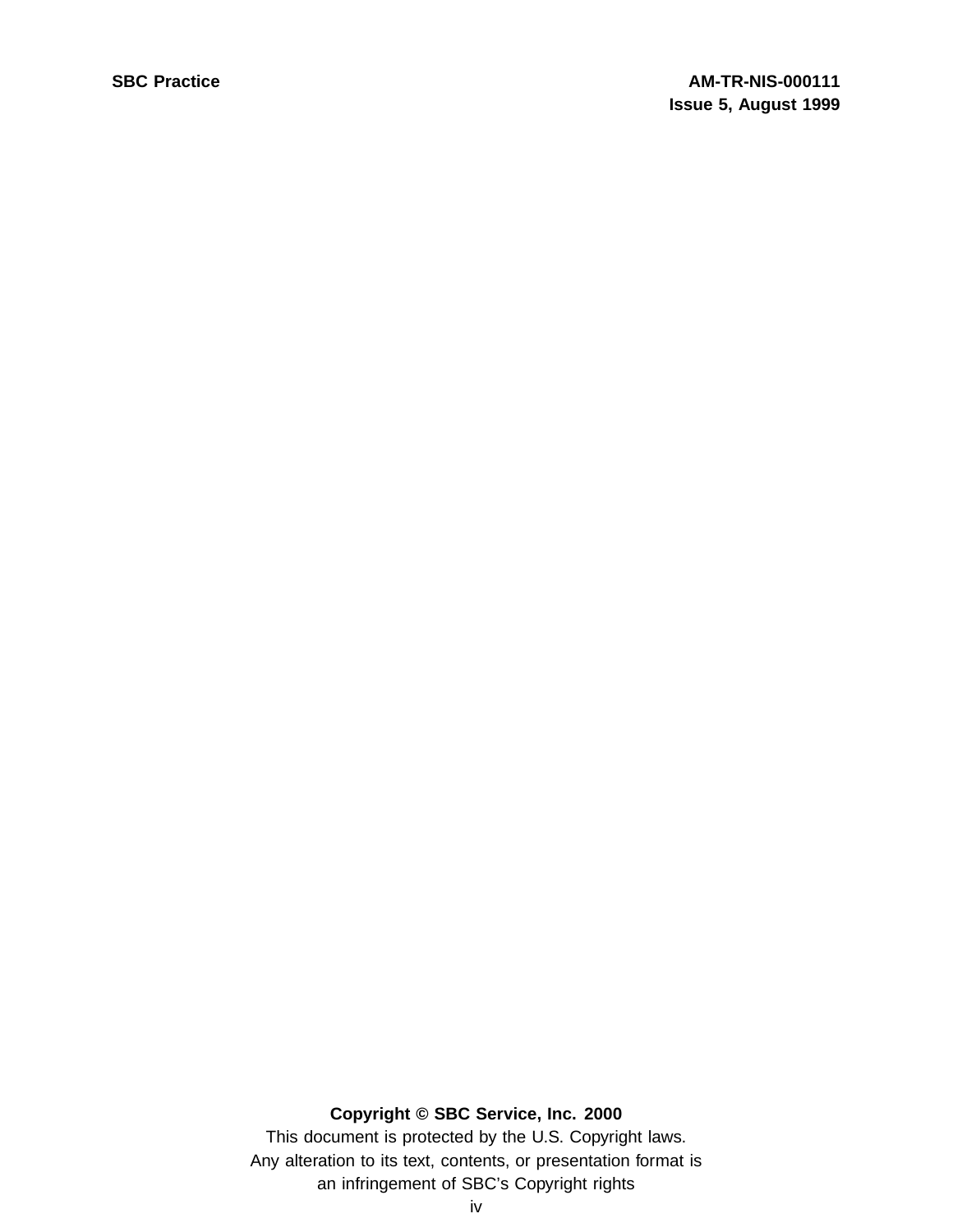## **TECHNICAL REFERENCE NOTICE**

This Technical Reference is published by Ameritech to provide a technical description of the User/Network Interface for Ameritech's OC-3, OC-12, OC-48 and OC-192 (SONET) Services. It provides interface specifications and operating requirements as a guide for system users and vendors.

Ameritech reserves the right to revise this document for any reason including, but not limited to, conformity with standards promulgated by various agencies, utilization of advances in the state of the technical areas, or the reflection of changes in the design of any equipment, techniques or procedures described or referred to herein.

**AMERITECH MAKES NO REPRESENTATION OR WARRANTY, EXPRESSED OR IMPLIED, WITH RESPECT TO THE SUFFICIENCY, ACCURACY, OR UTILITY OF ANY INFORMATION OR OPINION CONTAINED HEREIN. AMERITECH EXPRESSLY ADVISES THAT ANY USE OF OR RELIANCE UPON THIS TECHNICAL REFERENCE IS AT THE RISK OF THE USER AND THAT AMERITECH SHALL NOT BE LIABLE FOR ANY DAMAGE OR INJURY IN-CURRED BY ANY PERSON ARISING OUT OF THE SUFFICIENCY, ACCURACY, OR UTILITY OF ANY INFORMATION OR OPINION CONTAINED HEREIN.**

This document is not to be construed as a suggestion to any manufacturer to modify or change any of its products, nor does this document represent any commitment by Ameritech, or any Ameritech company, to purchase any product whether or not it provides the described characteristics.

Ameritech does not recommend products, and nothing contained herein is intended as a recommendation of any product to anyone.

Nothing contained herein shall be construed as conferring by implication, estoppel, or otherwise any license or right under any patent, whether or not the use of any information herein necessarily employs an invention of any existing or later issued patent.

Ameritech reserves the right not to offer any or all of these services and to withdraw any or all of them at any future time.

With respect to services offered pursuant to tariff, however, the terms and conditions of the service offering are determined by the tariff itself and applicable laws and regulations.

For further information, contact:

Ameritech Document Order Center

847-248-4324

## **Copyright © SBC Service, Inc. 2000**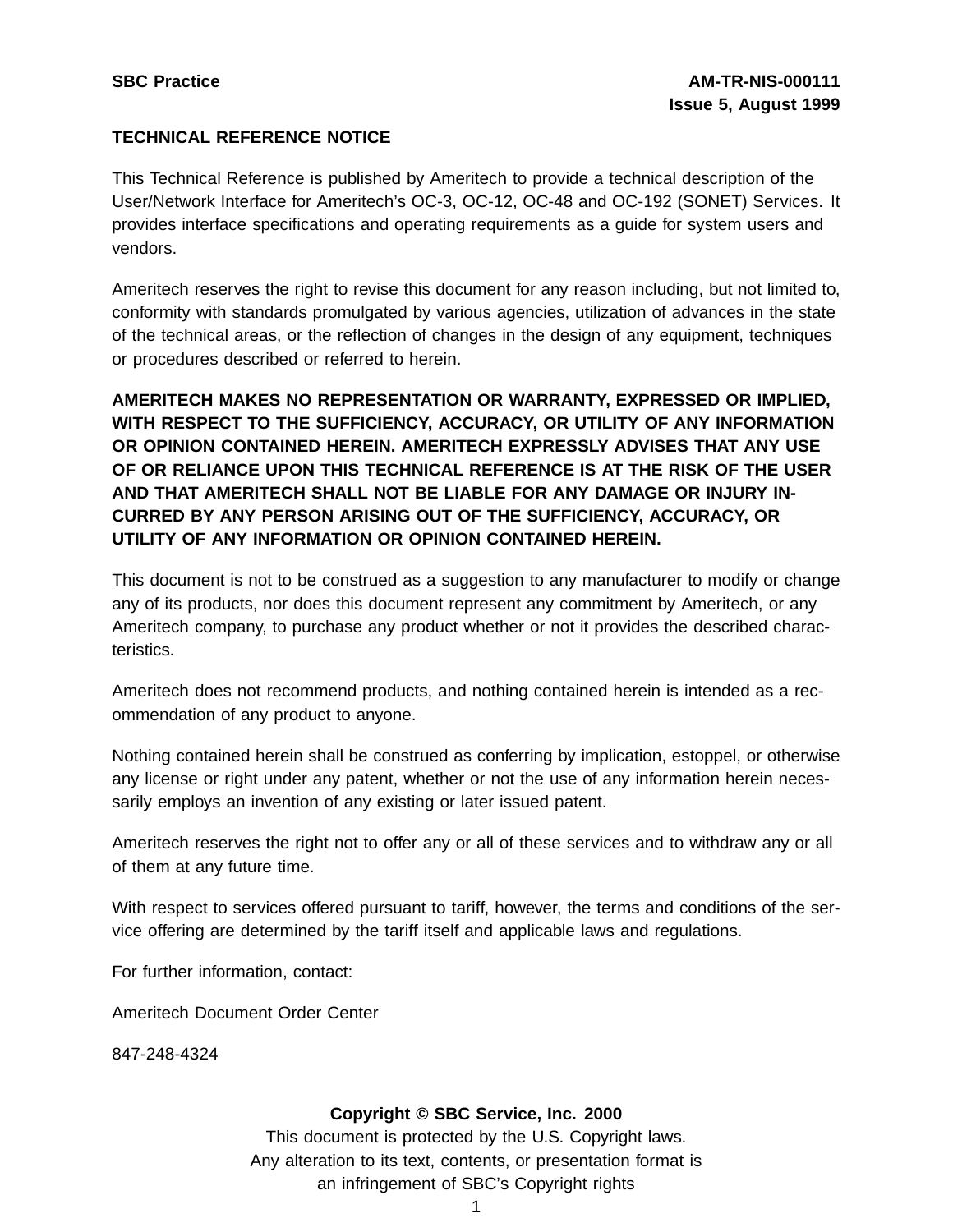847-248-4328 (Help Desk)

## **Copyright © SBC Service, Inc. 2000**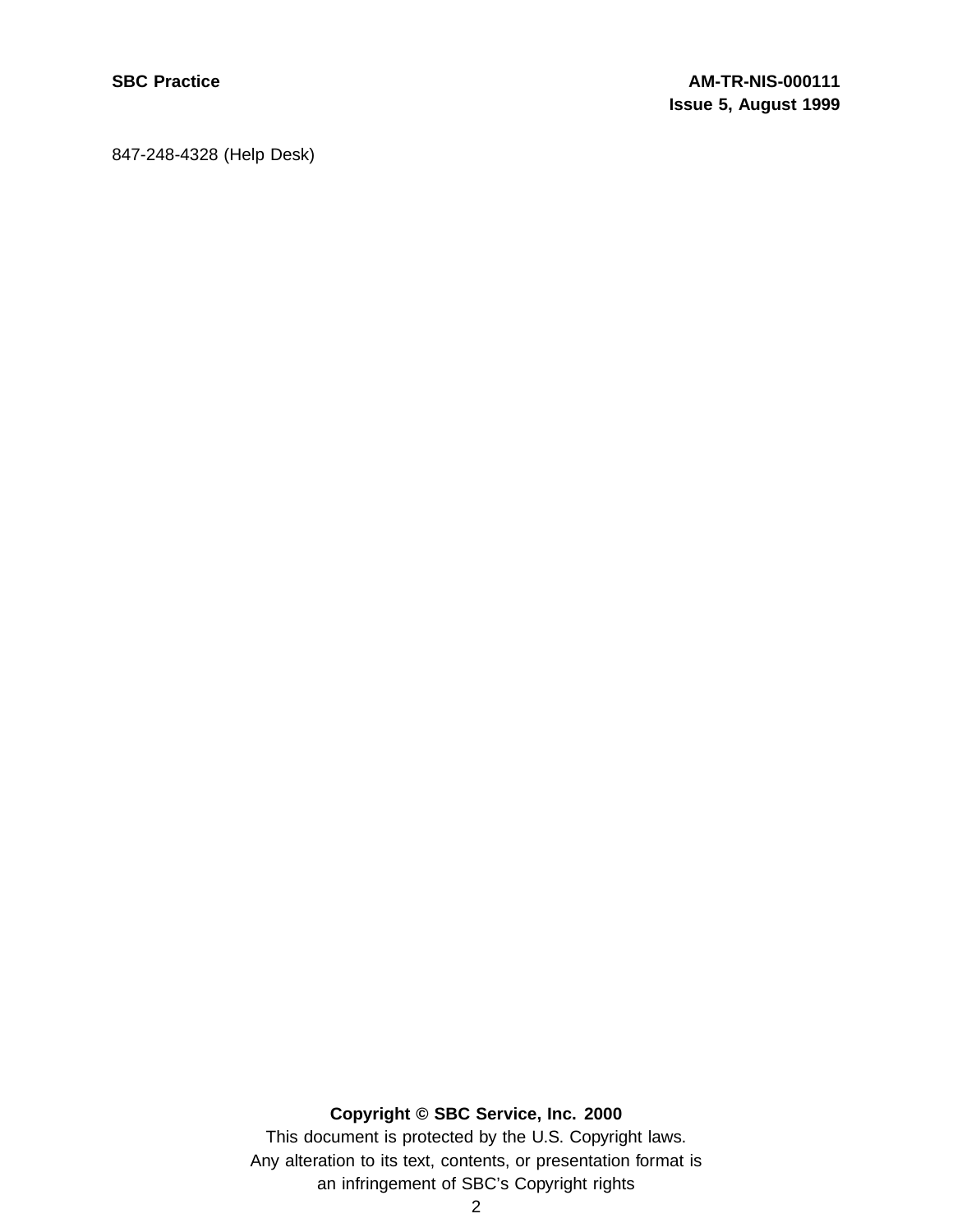## **1. PURPOSE**

This document describes the User/Network Interface specifications for Ameritech OC-3, Ameritech OC-12, Ameritech OC-48 and Ameritech OC-192 (SONET) services. The term OC-N service, as used here, shall refer to any of these services, collectively and individually.

## **2. CHANGE AND REISSUE**

This is the fifth issue of this document. The significant changes from Issue 4 include the addition of specifications for Ameritech OC-192 service, updating of References (e.g, addition of GR-1377-CORE for OC-192 specific changes from GR-253-CORE) to the most current versions, and revision of reference source from Bellcore to Telcordia.

## **3. GENERAL**

Ameritech OC-3 service, Ameritech OC-12 service, Ameritech OC-48 service and Ameritech OC-192 service provide high-speed (155.52 Mb/s, 622.08 Mb/s, 2488.32 Mb/s, and 9953.28 Mb/s, respectively), optical fiber-based full duplex data transmission capabilities based upon the Synchronous Digital Hierarchy (SDH) and Synchronous Optical Network (SONET) standards approved by the International Telecommunication Union - Telecommunication Standardization Sector (ITU-T, formerly CCITT) and the American National Standards Institute (ANSI), respectively.

## **4. OVERVIEW**

SONET is a set of international standards for fiber-based transmission systems that uses a synchronous multiplexing scheme. SONET provides standard transmission rates based on a basic modular Synchronous Transport Signal level 1 (STS-1) rate of 51.84 Mb/s. Byte interleaving of multiple STS-1 signals creates a standard STS-N (N x 51.84 Mb/s) signal. Other higher rate services require N multiples of the STS-1 rate, which are known as concatenated rates, STS-Nc, and carried by an STS-N line signal. The optical counterpart of an STS-N signal is the Optical Carrier-level N signal (OC-N), which is the result of a direct optical conversion of the STS-N after frame synchronous scrambling.

SONET-based facilities provide for the flexible transport of various different service signals contained in the payload portion of the STS-N format. SONET-based facilities have the capability to accept non-SONET formats for transport in the SONET payload structure. This makes them backward compatible with existing data rates, i.e., DS1 and DS3 as well as future rates and formats, e.g., Asynchronous Transfer Mode (ATM). SONET provides for the transport of all services below the existing DS3 rate in sub-STS-1 payloads, referred to as Virtual Tributaries (VTs). Transport of services at the DS3 level and above occupy the payload portion of one or more entire STS-1 signals. Ameritech OC-N services (OC-3, OC-12, OC-48 and OC-192) cur-

## **Copyright © SBC Service, Inc. 2000**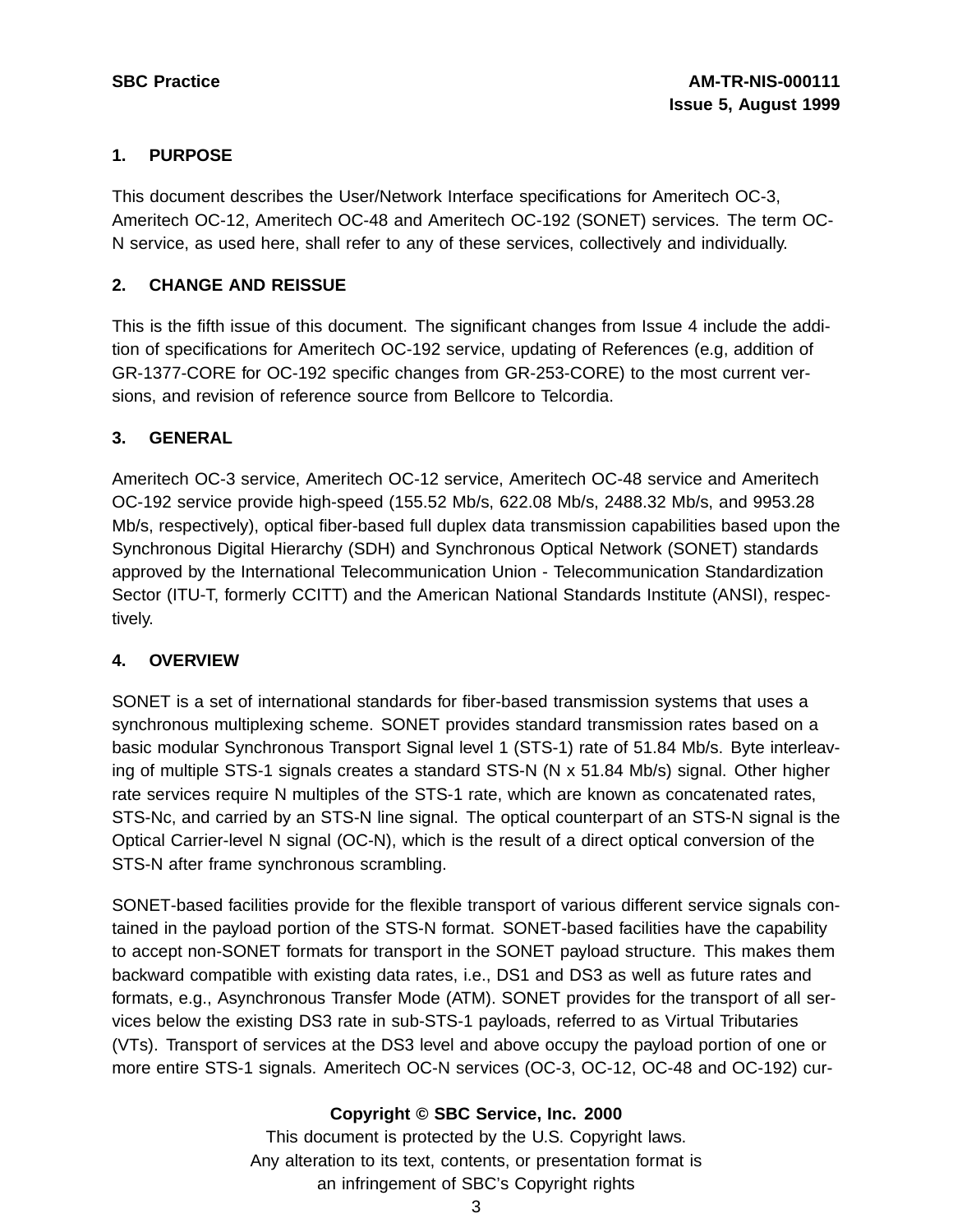## **SBC Practice AM-TR-NIS-000111 Issue 5, August 1999**

rently allow those payload mappings which support the transport of 1) DS1 services with a VT1.5 Virtual Tributary structure and 2) DS3 services within an STS-1 structure. Transport of STS-1 channels without constraint to payload mapping is supported by Ameritech OC-N services when the STS-1 channels do not terminate inside the Ameritech network. Nonchannelized Super Rate service (above STS-1) transport is also supported by Ameritech OC-N services with concatenated STS-3c, STS-12c and STS-48c channels, each without constraint to payload mapping.

SONET technology has also led to the development of new Network Element (NE) capabilities, i.e., add/drop multiplexing and integrated optical terminations. These capabilities have been the catalyst for the continuing development of new architectures, such as self-healing rings with integrated protection switching, while at the same time remaining compatible with existing architectures, such as point-to-point. They allow for transport between intermediate locations without the need to demultiplex and convert the entire high speed signal to lower speed electrical signals.

SONET's overhead and transport functions are divided into layers that increase in complexity. Each layer communicates to other terminal equipment within the same layer, and processes certain information and passes it to equipment in other layers. The layers are referred to as Path, Line, Section and Physical (see Figure 1 ). The Path layer adds non-SONET to SONET mapping overhead to the input DS1, DS3, etc., electrical signals for passage to the Line layer. The Line layer provides synchronization and multiplexing of a number of payload envelopes, plus the addition of maintenance and protection overhead to the Path layer for transfer to the Section layer. The functions of the Section layer include framing, scrambling, section error monitoring and adding communication overhead (i.e., order wire) from the Line layer before passing the frame down to the Physical level. Finally, the OC-N Physical layer cares for electrical to optical signal conversion and transport of bits as optical pulses across the physical fiber-optic medium.

## **5. SERVICE DESCRIPTION**

Ameritech OC-N (OC-3, OC-12, OC-48 and OC-192) services will provide point-to-point full duplex transmission across optical User/Network Interfaces which are the subject of specifications contained in this document.

Ameritech OC-3 service provides transport of the optical signal that results from the optical conversion of an electrical STS-3 signal, which is comprised of either:

- 1. three interleaved STS-1 channels which each contain:
- a) one DS3 that is STS-1 mapped, or
- b) up to 28 DS1s that are VT mapped, or

## **Copyright © SBC Service, Inc. 2000**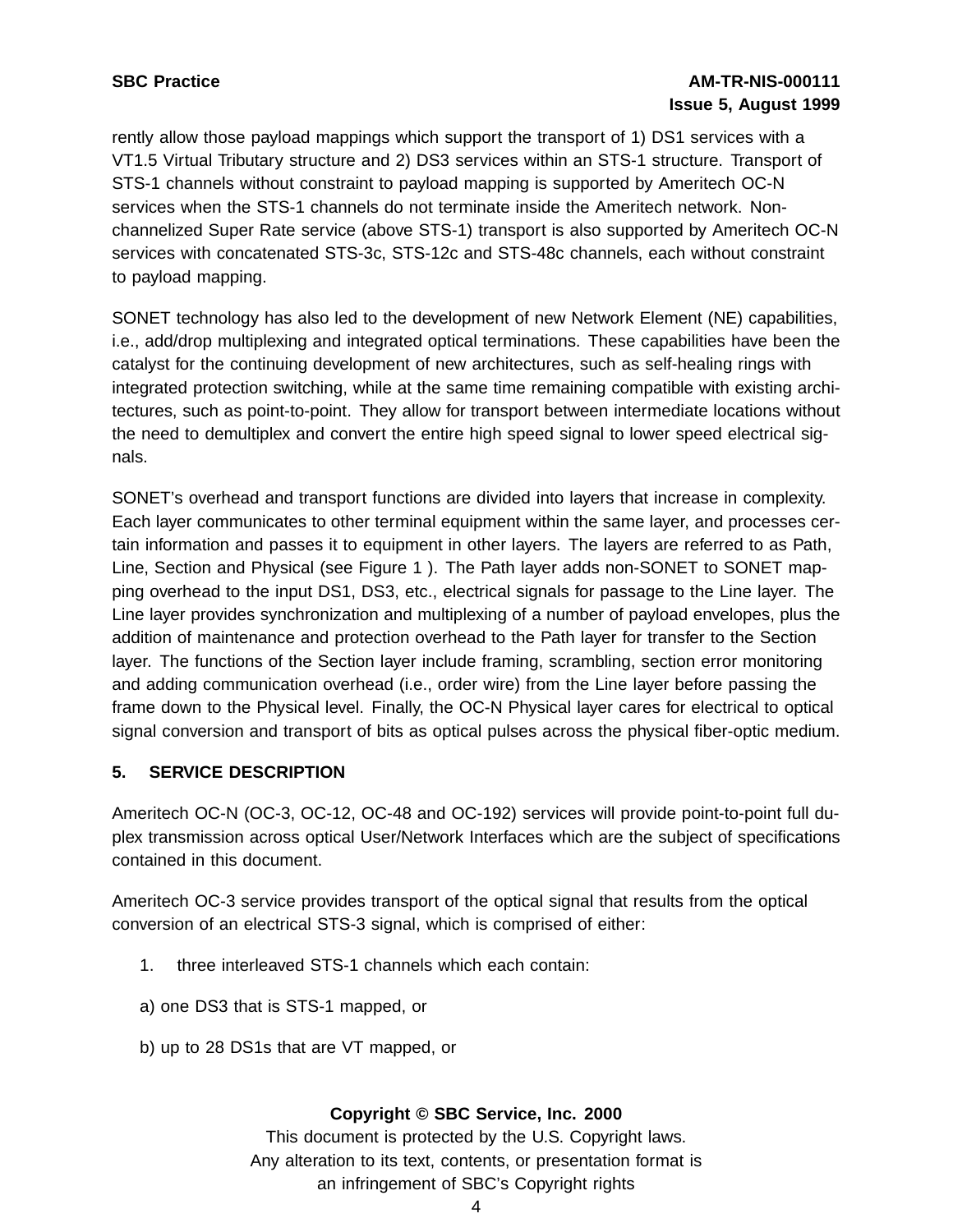- c) an STS-1 channel without constraint to payload mapping when the STS-1 channel does not terminate via an add/drop function to DS1 or DS3 services within the Ameritech network, or
- 2. a single concatenated STS-3c channel.

Ameritech OC-12 service provides transport of the optical signal that results from the optical conversion of an electrical STS-12 signal, which is comprised of either:

- 1. twelve interleaved STS-1 channels which each contain:
- a) one DS3 that is STS-1 mapped, or
- b) up to 28 DS1s that are VT mapped, or
- c) an STS-1 channel without constraint to payload mapping when the STS-1 channel does not terminate via an add/drop function to DS1 or DS3 services within the Ameritech network, or
- 2. four interleaved concatenated STS-3c channels, or
- 3. from one to three interleaved concatenated STS-3c channels, mixed with from three to nine STS-1 channels as in 1) above, subject to utilization of the total STS-12 capacity, or
- 4. a single concatenated STS-12c channel.

Ameritech OC-48 service provides transport of the optical signal that results from the optical conversion of an electrical STS-48 signal, which is comprised of either:

- 1. forty-eight interleaved STS-1 channels which each contain:
- a) one DS3 that is STS-1 mapped, or
- b) up to 28 DS1s that are VT mapped, or
- c) an STS-1 channel without constraint to payload mapping when the STS-1 channel does not terminate via an add/drop function to DS1 or DS3 services within the Ameritech network, or
- 2. sixteen interleaved concatenated STS-3c channels, or

#### **Copyright © SBC Service, Inc. 2000**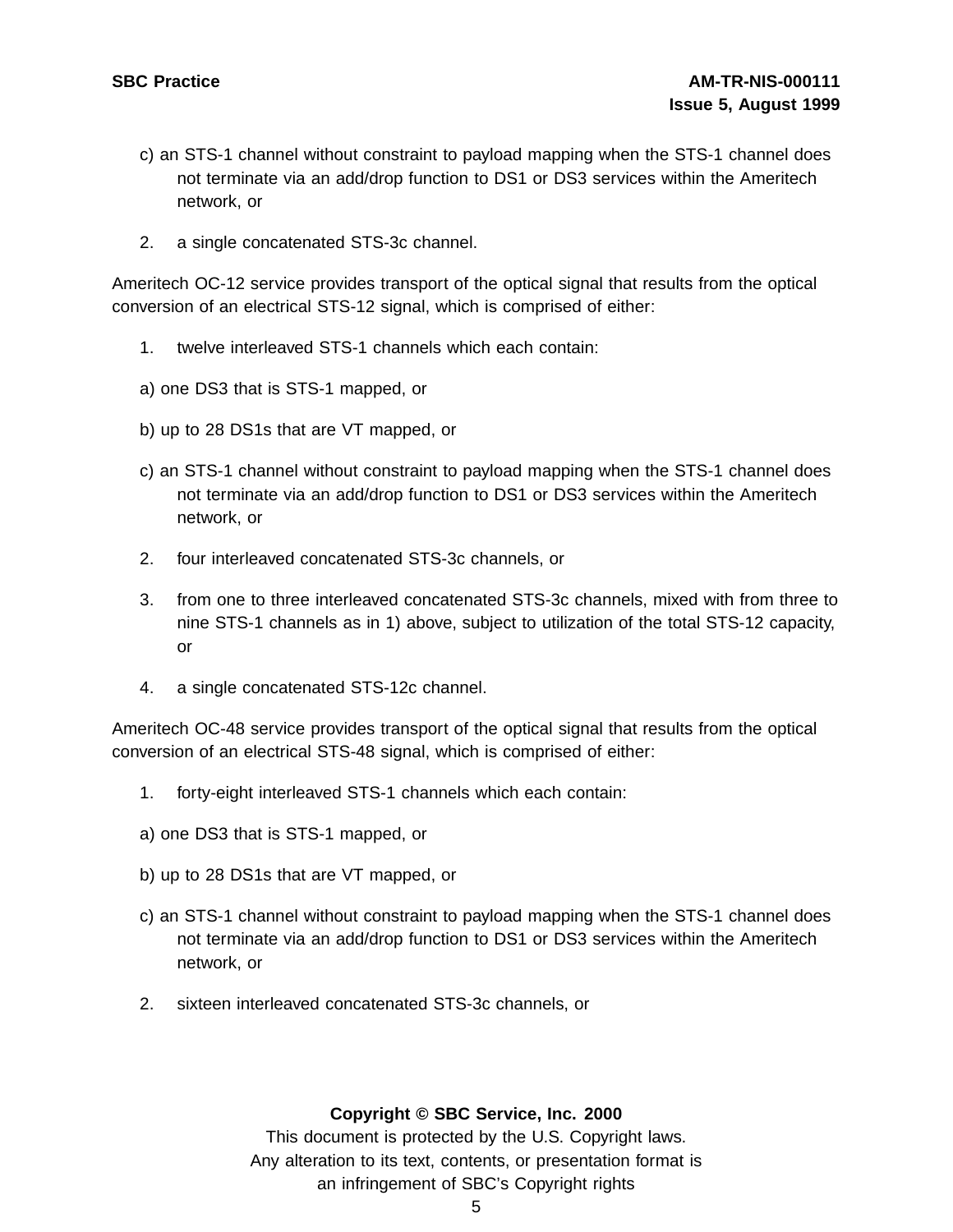- 3. from one to fifteen interleaved concatenated STS-3c channels, mixed with from three to forty-five STS-1 channels as in 1) above, subject to utilization of the total STS-48 capacity, or
- 4. four interleaved concatenated STS-12c channels, or
- 5. from one to three interleaved concatenated STS-12c channels, mixed with from twelve to thirty-six STS-1 channels as in 1) above, subject to utilization of the total STS-48 capacity, or
- 6. from one to three interleaved concatenated STS-12c channels, mixed with from four to twelve concatenated STS-3c channels, subject to utilization of the total STS-48 capacity, or
- 7. from one to three interleaved concatenated STS-12c channels, mixed with from one to eleven concatenated STS-3c channels, also mixed with from three to thirty-three STS-1 channels as in 1) above, subject to utilization of the total STS-48 capacity.

Ameritech OC-192 service provides transport of the optical signal that results from the optical conversion of the electrical STS-192 signal, which is comprised of either:

- 1. one-hundred and ninety-two interleaved STS-1 channels which each contain:
- a) one DS3 that is STS-1 mapped, or
- b) up to 28 DS1s that are VT-mapped, or
- c) an STS-1 channel without constraint to payload mapping when the STS-1 channel does not terminate via an add/drop function to DS1 or DS3 services within the Ameritech network, or
- 2. sixty-four interleaved concatenated STS-3c channels, or
- 3. from one to sixty-three interleaved concatenated STS-3c channels, mixed with from three to one-hundred and eighty-nine STS-1 channels as in 1) above, subject to utilization of the total STS-192 capacity, or
- 4. sixteen interleaved concatenated STS-12c channels, or
- 5. from one to fifteen interleaved concatenated STS-12c channels, mixed with from twelve to one-hundred and eighty STS-1 channels as in 1) above, subject to utilization of the total STS-192 capacity, or

#### **Copyright © SBC Service, Inc. 2000**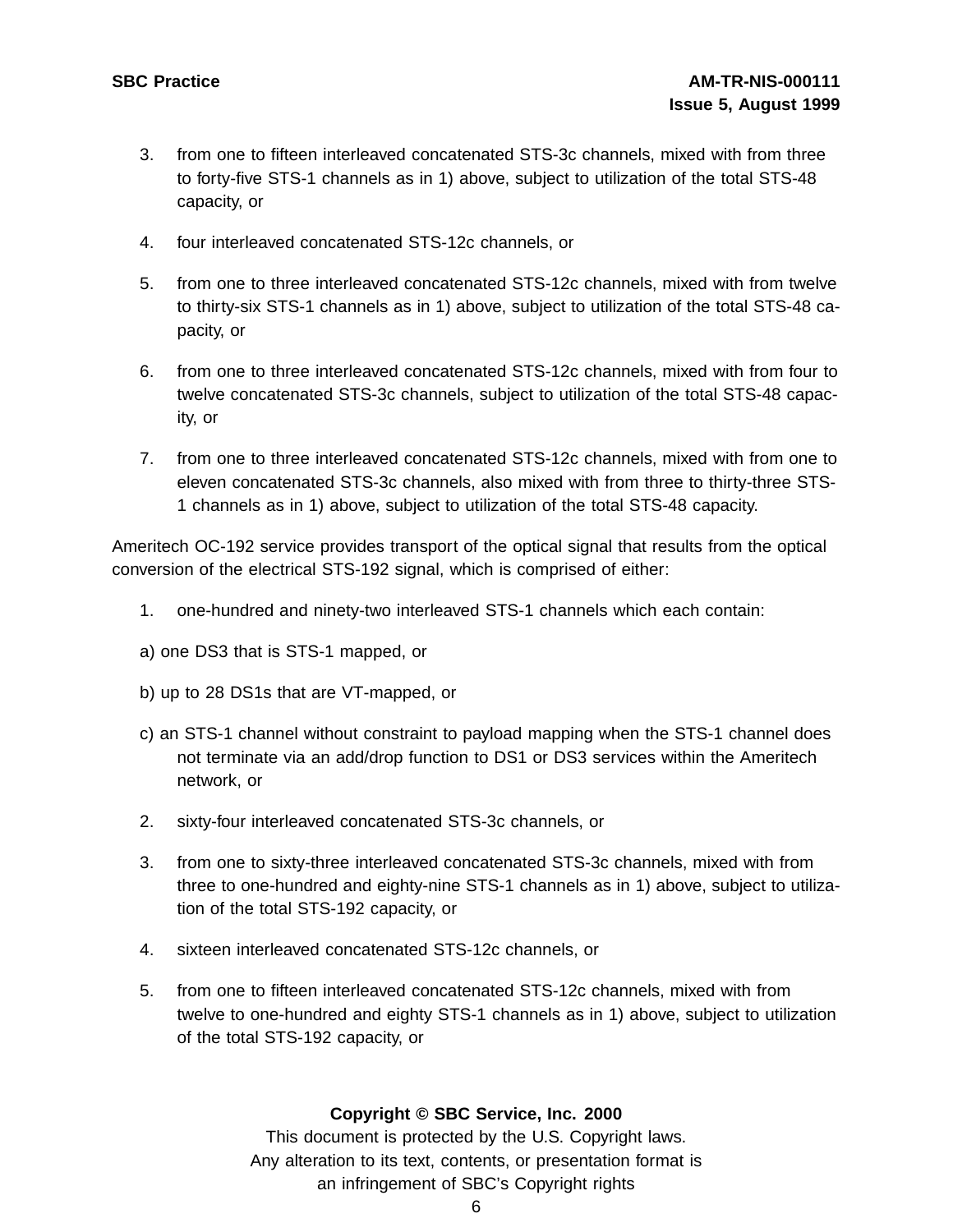- 6. from one to fifteen interleaved concatenated STS-12c channels, mixed with from four to sixty concatenated STS-3c channels subject to utilization of the total STS-192 capacity, or
- 7. from one to fifteen interleaved concatenated STS-12c channels, mixed with from one to fifty-nine concatenated STS-3c channels, also mixed with from three to one-hundred and seventy-seven STS-1 channels as in 1) above, subject to utilization of the total STS-192 capacity, or
- 8. four interleaved concatenated STS-48c channels, or
- 9. from one to three interleaved concatenated STS-48c channels, mixed with from forty-eight to one-hundred and forty-four STS-1 channels as in 1) above, subject to utilization of the total STS-192 capacity, or
- 10. from one to three interleaved concatenated STS-48c channels, mixed with from sixteen to forty-eight STS-3c channels, subject to utilization of the total STS-192 capacity, or
- 11. from one to three interleaved concatenated STS-48c channels, mixed with from four to twelve STS-12c channels, subject to utilization of the total STS-192 capacity, or
- 12. from one to three interleaved concatenated STS-48c channels, mixed with from one to forty-seven concatenated STS-3c channels, also mixed with from three to one-hundred and forty-one STS-1 channels as in 1) above, subject to utilization of the total STS-192 capacity, or
- 13. from one to three interleaved concatenated STS-48c channels, mixed with from one to eleven concatenated STS-12c channels, also mixed with from twelve to one-hundred and thirty-two STS-1 channels as in 1) above, subject to utilization of the total STS-192 capacity, or
- 14. from one to three interleaved concatenated STS-48c channels, mixed with from one to eleven concatenated STS-12c channels, also mixed with from four to forty-four concatenated STS-3c channels, subject to utilization of the total STS-192 capacity, or
- 15. from one to three interleaved concatenated STS-48c channels, mixed with from one to eleven concatenated STS-12c channels, also mixed with from one to forty-three concatenated STS-3c channels, also mixed with from three to one-hundred and twentynine STS-1 channels as in 1) above, subject to utilization of the total STS-192 capacity.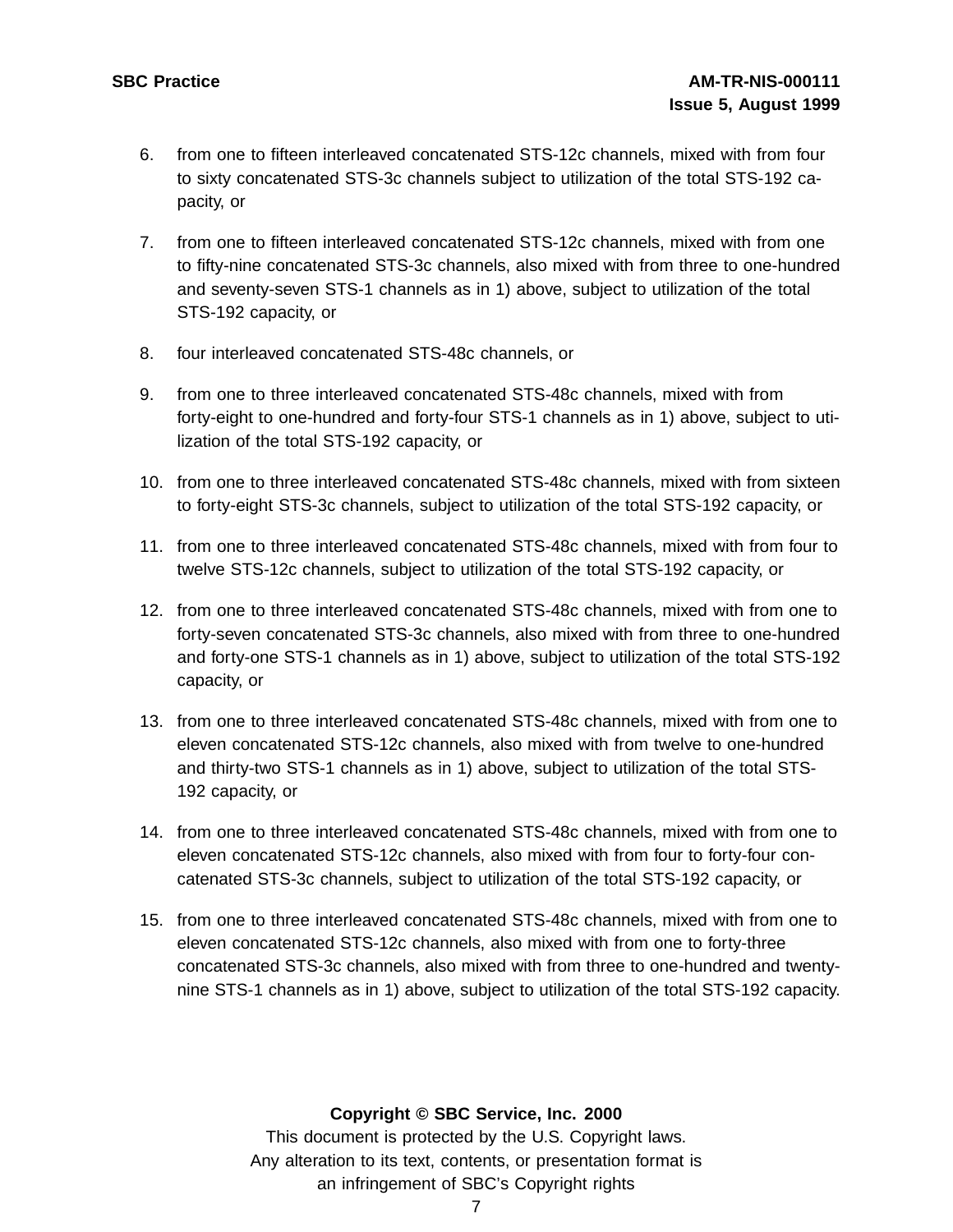## **6. OPTICAL INTERFACE REQUIREMENTS**

The physical interconnection will be at a telephone company-provided optical cross-connect panel, using customer-provided 1310 nm conventional single mode fiber (C-SMF) patch cords (capable of supporting second window for 1550 nm applications) meeting EIA Class IVa requirements and equipped with single position SC connectors (SCFOC/2.5), as specified in the Ameritech SC Connector Specification V.02.

| Attenuation: | 0 to 12 dB (OC-3)                                                  |  |  |  |
|--------------|--------------------------------------------------------------------|--|--|--|
|              | 10 to 28 dB (OC-3 [Long Reach])#@                                  |  |  |  |
|              | 10 to 24 dB (OC-12)#                                               |  |  |  |
|              | 17 to 25.4 dB (OC-48 1310 nm option)#                              |  |  |  |
|              | 15 to 23.4 dB (OC-48 1550 nm option)#                              |  |  |  |
|              | 6 to 17 dB (OC-192 1550 nm)#                                       |  |  |  |
| Dispersion:  | 96 ps/nm maximum (OC-3)                                            |  |  |  |
|              | 210 ps/nm maximum (OC-3 [Long Reach], OC-12, OC-48 1310 nm option) |  |  |  |
|              | 1220 ps/nm maximum (OC-48 1550 nm option)                          |  |  |  |
|              | 720 ps/nm maximum (OC-192 1550 nm)*                                |  |  |  |

Attenuation and dispersion limits across the optical interface are as follows:

# Ameritech OC-N services shall provide for the minimum attenuation losses across the optical interface, as required.

@ An OC-3 Long Reach option shall be available for application with the optional feature 1+1 Protection with Central Office Survivability with Ameritech OC-3 service.

\* A Polarization Mode Dispersion (PMD) limit, of 10 ps, applies to OC-192 services.

## **6.1. OPTICAL LINE CODING**

For all SONET interfaces, binary Non-Return-to Zero (NRZ) optical line coding shall be used after scrambling.

## **Copyright © SBC Service, Inc. 2000**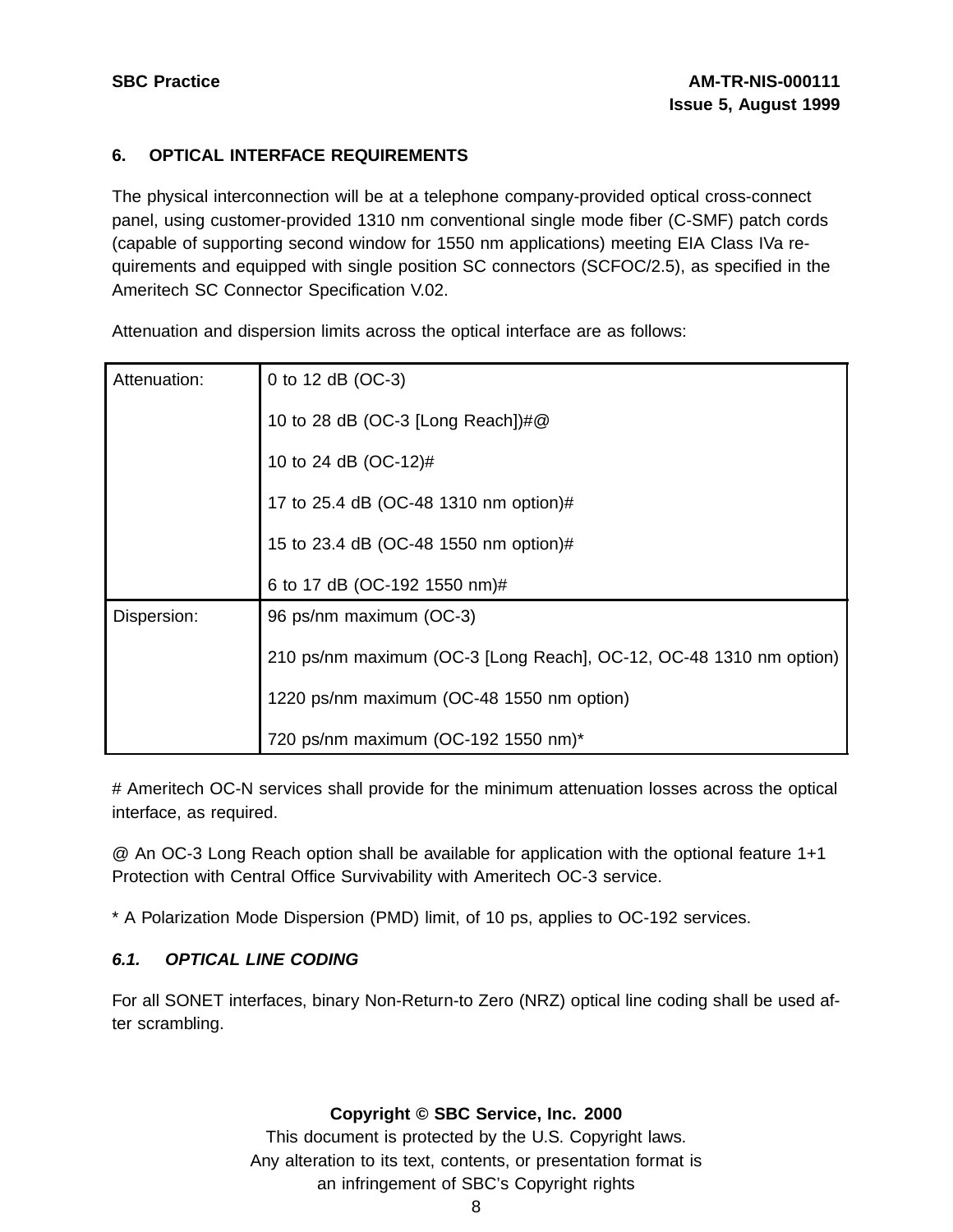## **6.2. PAYLOAD MAPPING**

Two types of payload mapping are available with Ameritech OC-3, Ameritech OC-12, Ameritech OC-48 and Ameritech OC-192 services: STS-1 and sub-STS-1. Transport of concatenated STS-3c, STS-12c and STS-48c channels by Ameritech OC-3, Ameritech OC-12, Ameritech OC-48 and Ameritech OC-192 services is provided without constraint to payload mapping.

Only asynchronous mapping for DS3, as described in Section 3.4.2.1 of Telcordia Document GR-253-CORE shall be supported for the STS-1 level. STS-1 channel transport without constraint to payload mapping is supported when the channels do not terminate inside the Ameritech network (i.e., customer premises-to-customer premises).

Only asynchronous mapping into a floating VT1.5 SPE for clear channel DS1, as described in Section 3.4.1.2 of Telcordia Document GR-253-CORE, "SONET Common Generic Criteria," will be supported for the sub-STS-1 level.

STS-1 and concatenated STS-Nc signals accepted for non-channelized transport by Ameritech OC-N services shall conform to the STS-1 requirements of Section 3.5.1.4 and Section 5.1.2 of Telcordia technical reference GR-253-CORE.

## **6.3. LINE RATE**

For Ameritech OC-3 service, the bit rate at the physical layer is 155.520 Mb/s +/- 20 ppm.

For Ameritech OC-12 service, the bit rate at the physical layer is 622.080 Mb/s +/- 20 ppm.

For Ameritech OC-48 service, the bit rate at the physical layer is 2488.32 Mb/s +/- 20 ppm.

For Ameritech OC-192 service, the bit rate at the physical layer is 9953.28 Mb/s +/- 20 ppm.

All the above 20 ppm bit rate tolerances apply to free running modes. The normal operating mode, however, is the synchronized mode (see Section 7.5 SYNCHRONIZATION ).

## **6.4. TRANSMITTER AND RECEIVER REQUIREMENTS**

SLM or MLM laser-equipped transmitters with the following parameters are utilized:

#### **Copyright © SBC Service, Inc. 2000**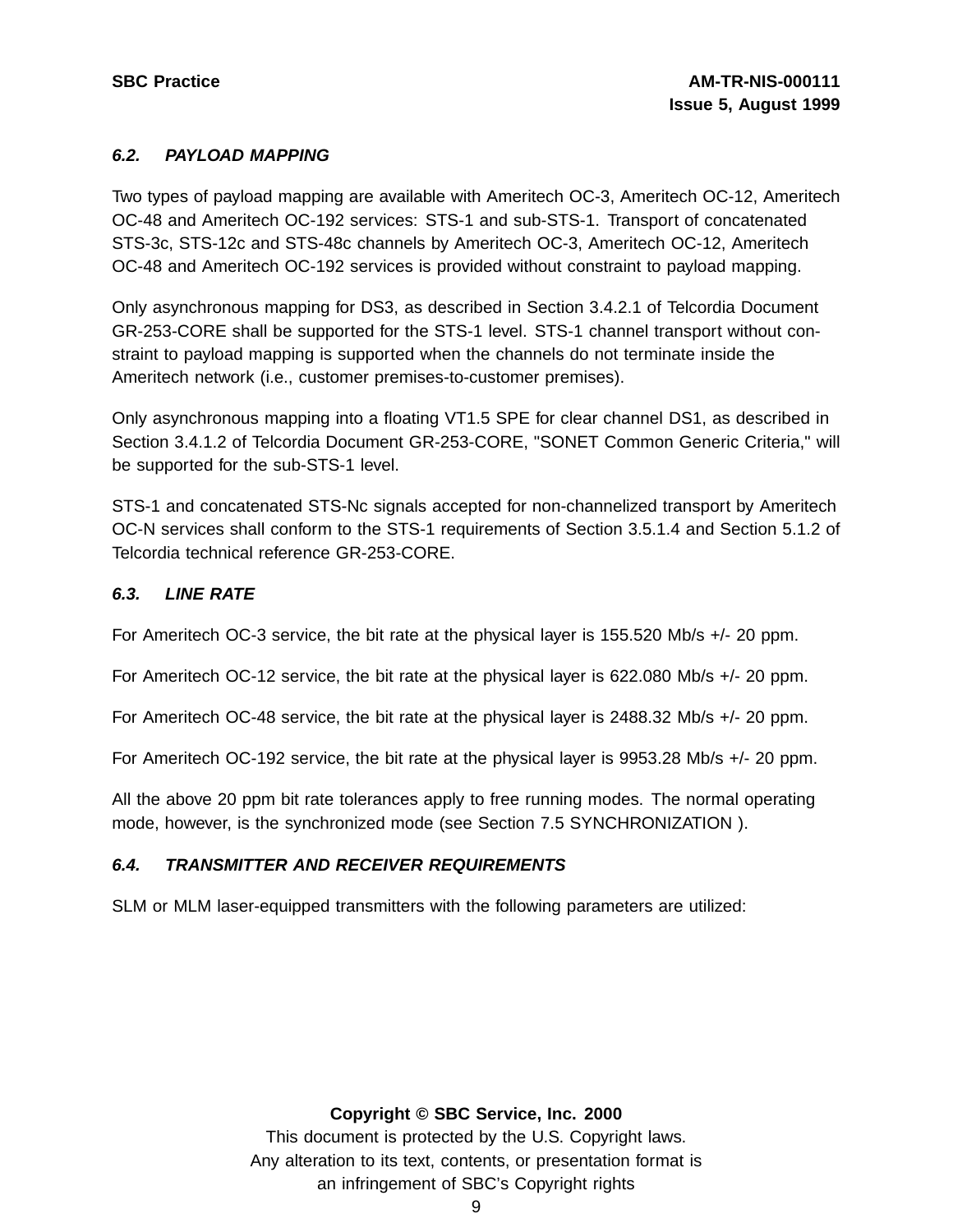| Center Wavelength:    | 1260 - 1360 nm (OC-3)                          |  |
|-----------------------|------------------------------------------------|--|
|                       | 1275 - 1340 nm (OC-3 [Long Reach])             |  |
|                       | 1285 - 1330 nm (OC-12, OC-48 1310 nm option)   |  |
|                       | 1525 - 1575 nm (OC-48 1550 nm option)          |  |
|                       | 1553 - 1561 nm (OC-192 1550 nm)                |  |
| Spectral Width (MLM): | Max. 40 nm RMS* (OC-3)                         |  |
|                       | Max. 4.0 nm RMS* (OC-3 [Long Reach])           |  |
|                       | Max. 2.0 nm RMS* (OC-12)                       |  |
| Spectral Width (SLM): | Max. 1 nm <sup>**</sup> (OC-12, OC-48, OC-192) |  |

**\*** Measured out to and including 20 dB down from the peak mode.

**\*\*** Measured 20 dB down from the maximum amplitude of the central wavelength. Also, the minimum side-mode suppression ratio is 30 dB.

| <b>Output Power:</b>     | $-5.4$ to $-15$ dBm (OC-3)                                                                                                     |  |  |
|--------------------------|--------------------------------------------------------------------------------------------------------------------------------|--|--|
|                          | $+4.6$ to $-5$ dBm (OC-3 [Long Reach])                                                                                         |  |  |
|                          | $+2$ to -3 dBm (OC-12)                                                                                                         |  |  |
|                          | +6 to -3 dBm (OC-48 1310 nm option)                                                                                            |  |  |
|                          | +4 to -2.6 dBm (OC-48 1550 nm option)                                                                                          |  |  |
|                          | +1 to -5.5 dBm (OC-192 1550 nm)                                                                                                |  |  |
| <b>Extinction Ratio:</b> | 8.2 dB minimum (OC-3, OC-48)                                                                                                   |  |  |
|                          | 10 dB minimum (OC-3 [Long Reach], OC-12, OC-192)                                                                               |  |  |
| Eye Pattern Mask:        | See Section 4.2.4.4 of Telcordia Document GR-253-CORE                                                                          |  |  |
|                          | <b>NOTE:</b> GR-253-CORE provides criteria for OC-48 and below. Cur-<br>rently as provided in Section 4.2.4.4 of GR-1377-CORE, |  |  |
|                          | such criteria for OC-192 is "for further study".                                                                               |  |  |

## **Copyright © SBC Service, Inc. 2000**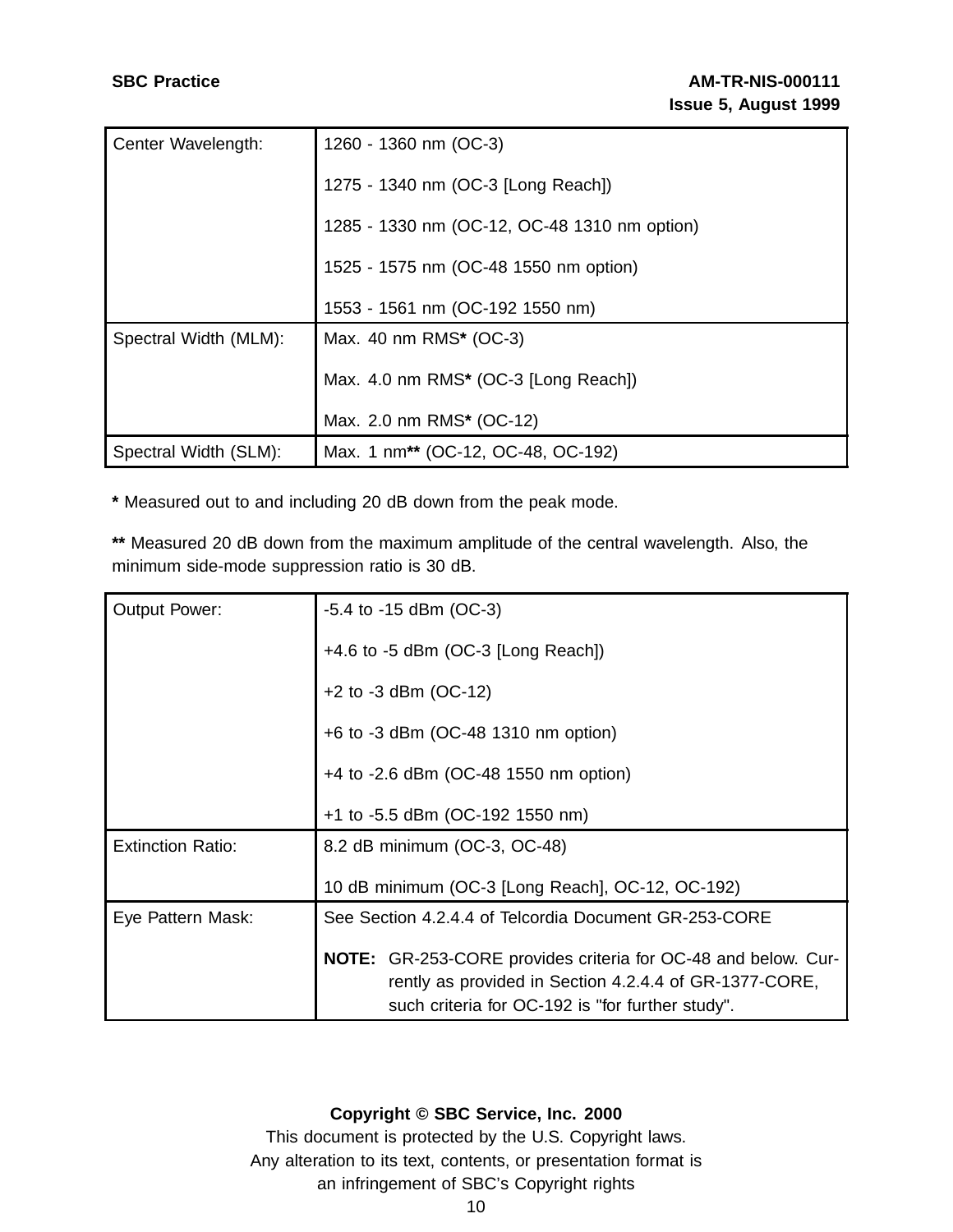| <b>Receiver Sensitivity:</b> | -28 dBm minimum (OC-3)                 |  |
|------------------------------|----------------------------------------|--|
|                              | -33 dBm minimum (OC-3 [Long Reach])    |  |
|                              | -27 dBm minimum (OC-12)                |  |
|                              | -26 dBm minimum (OC-48)                |  |
|                              | $-21.5$ dBm minimum (OC-192)           |  |
| <b>Receiver Overload:</b>    | $-8$ dBm maximum (OC $-3$ , OC $-12$ ) |  |
|                              | -10 dBm maximum (OC-3 [Long Reach])    |  |
|                              | -11 dBm maximum (OC-48)                |  |
|                              | -5 dBm maximum (OC-192)                |  |

Also, the receiver must tolerate an optical path-power penalty not exceeding 1 dB.

## **7. ARCHITECTURAL FEATURE REQUIREMENTS**

## **7.1. INTERLEAVING**

The STS-1 frame ( Figure 2 ) consists of 90 columns and nine rows of 8-bit bytes, for a total of 810 bytes (6480 bits). The first three columns make up the Transport Overhead. Nine bytes are used as Section Overhead and 18 bytes as Line Overhead. The remaining 87 columns make up the Synchronous Payload Envelope (SPE), which contains one column of Path Overhead and 86 columns of actual payload.

An STS-3 signal shall be formed by interleaving three STS-1 signals, one byte at a time, sequentially starting with the A1 framing byte from STS-1 number 1, followed sequentially by the A1 byte from STS-1 number 2 and so on. The first bit to be transmitted in the STS-3 signal shall be the most significant bit (leftmost bit) of the A1 framing byte from STS-1 number 1.

An STS-12 signal shall be formed either by interleaving four STS-3 or STS-3c signals, one byte at a time sequentially starting with STS-3(c) number 1, or by byte interleaving 12 STS-1 signals in an order that simulates four STS-3 signals (i.e., byte 1 from STS-1 number 1 followed by byte 1 from STS-1 number 4, and so on).

An STS-48 signal shall be formed either by interleaving four STS-12 or STS-12c signals, four bytes at a time sequentially starting with four bytes from STS-12(c) number 1 followed by four bytes from STS-12(c) number 2 or by byte interleaving 16 STS-3 or STS-3c signals in an order

## **Copyright © SBC Service, Inc. 2000**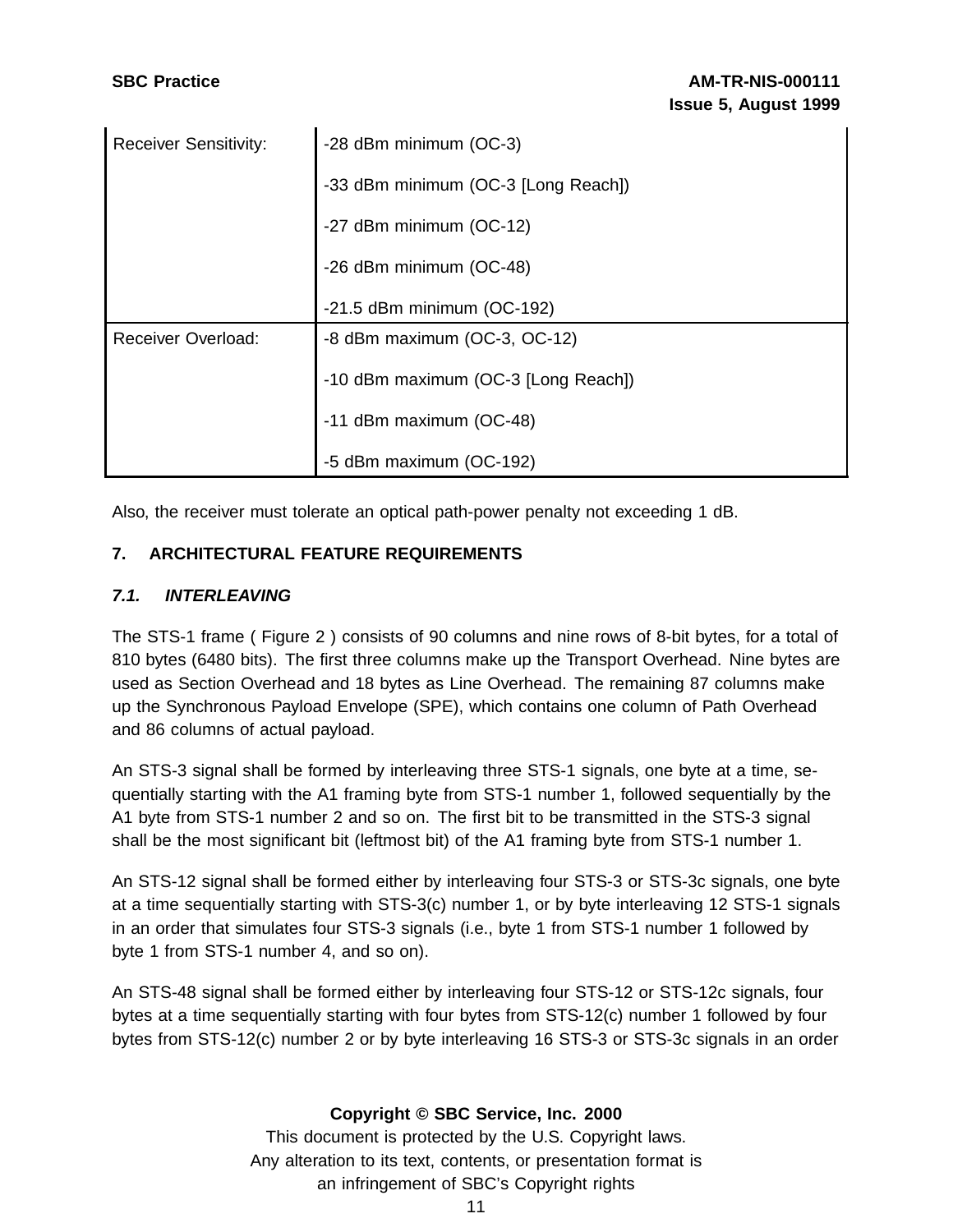that simulates four STS-12 signals (i.e., byte 1 from each of STS-3(c) numbers 1 through 4 followed by byte 1 from each of STS-3(c) numbers 13 through 16, and so on).

An STS-192 signal shall be formed either by interleaving four STS-48 or STS-48c signals, sixteen bytes at a time sequentially starting with sixteen bytes from STS-48(c) number 1 followed by sixteen bytes from STS-48(c) number 2 or by byte interleaving sixteen STS-12 or STS-12c signals in an order that simulates four STS-48 signals (i.e., the first four bytes from each of STS-12(c) numbers 1 through 4 followed by the first four bytes from each STS-12(c) numbers 13 through 16, and so on) or by byte interleaving sixty-four STS-3 or STS-3c signals in an order that simulates four STS-48 signals (i.e., byte one from each of STS-3(c) numbers 1 through 16 followed by byte one from each of STS-3(c) numbers 49 through 64, and so on).

Before byte interleaving to form an STS-3, STS-12, STS-48 or STS-192 signal, the transport overhead of all constituent STS-1, STS-3, STS-12 or STS-48 signals shall be frame aligned. This is accomplished by adjusting the payload pointers of the lower rate signals to reflect the new relative position of the SPEs.

## **7.2. SCRAMBLING**

STS-N line signals shall be scrambled using a frame synchronous scrambler of sequence length 127, operating at the line rate. The generating polynomial shall be 1+x6+x7. The scrambler shall be reset to "1111111" on the most significant bit of the byte following the STS-1 number N C1 (STS-1 ID, see following note) byte. This bit and all subsequent bits to be scrambled shall be added, modulo 2, to the output from the x7 position of the scrambler. The scrambler shall run continuously throughout the complete STS-N frame. The frame bytes (A1 and A2) and the STS-1 identification byte (C1, see following note) from STS-1 number 1 through STS-1 number N shall not be scrambled.

**NOTE:** Since Issue 1 (December 1994) of Telcordia Document GR-253-CORE, the C1 byte has been redefined as either the Section Trace Byte (JO, in the first STS-1 of the STS-N) or a Section Growth Byte (ZO, in the second through Nth STS-1s), as provided in Section 3.3.2.1 of the current revision of GR-253-CORE and Section 3.3 of GR-1377- CORE.

## **7.3. GENERATING AND PROCESSING OVERHEAD**

The overhead bytes referenced in Section 3.3 and Section 5.2 of Telcordia's technical reference GR-253-CORE (with OC-192 exceptions noted in the same sections of GR-1377-CORE) shall be active across the interface, except for the following: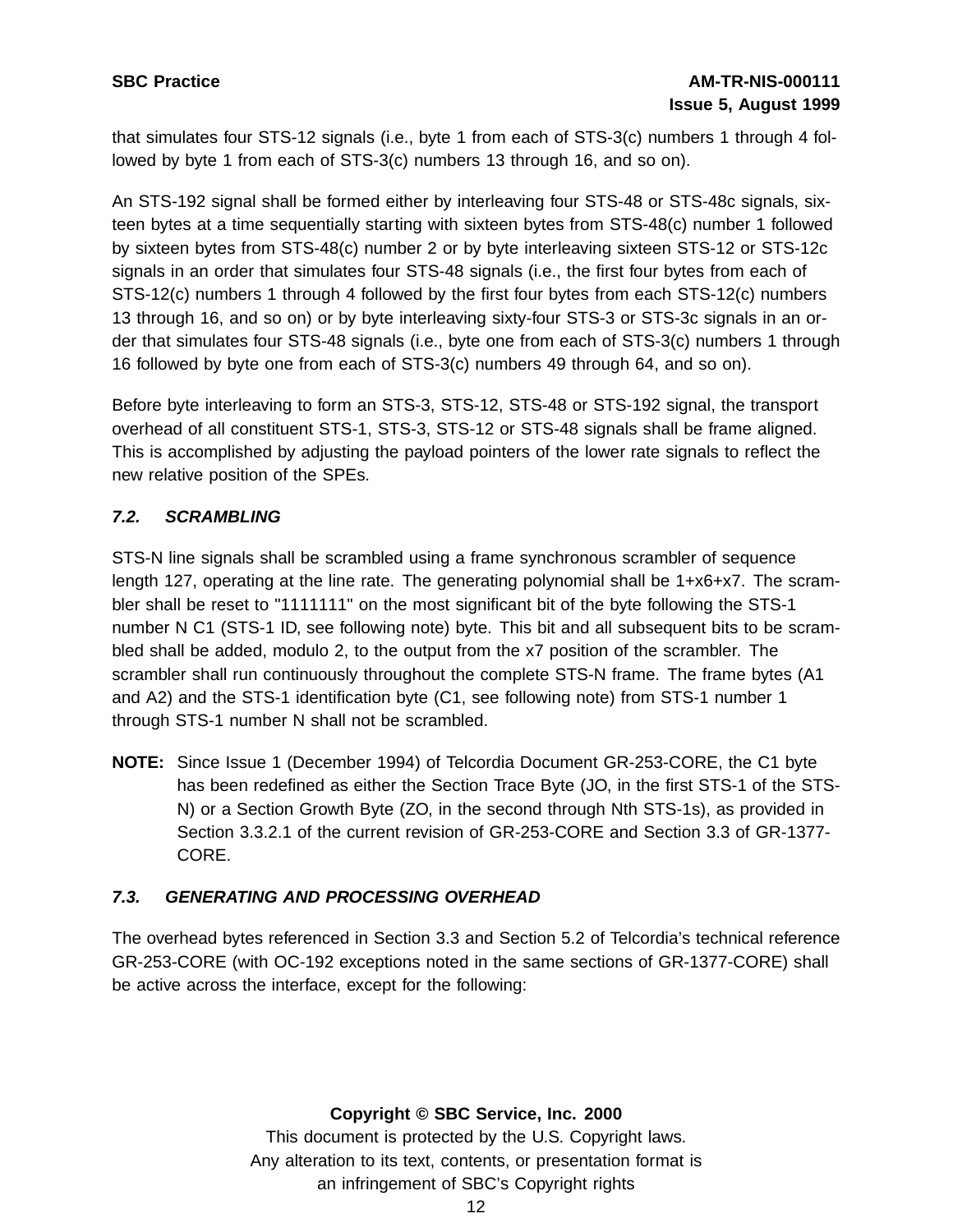| Section Data Communications Channel | $(D1 - D3)$  |
|-------------------------------------|--------------|
| Line Data Communications Channel    | $(D4 - D12)$ |
| <b>Section Trace</b>                | (J0)         |
| <b>Section Growth</b>               | (Z0)         |
| <b>Section Local Orderwire</b>      | (E1)         |
| <b>Section User Channel</b>         | (F1)         |
| Line Express Orderwire              | (E2)         |
| Path User Channel                   | (F2)         |
| <b>Synchronization Status</b>       | (S1)         |
| Path Growth                         | (Z3)         |
| <b>Tandem Connection</b>            | (Z5)         |

Concerning the overhead bytes listed directly above, Ameritech OC-N services will not process or recognize information transmitted by the customer installation. Ameritech OC-N services will also not transmit information intended for use by the customer installation in the overhead bytes listed directly above.

STS-1 and STS-Nc concatenated signals accepted for non-channelized transport by Ameritech OC-N services shall conform to the overhead requirements of Section 3.3.2 of Telcordia technical reference GR-253-CORE and Section 3.3 of GR-1377-CORE.

For STS Path Overhead bytes and the VT Path Overhead byte (V5) described in Section 3.3.2.3 and Section 3.3.3, respectively, of Telcordia's technical reference GR-253-CORE, except for non-channelized transport of STS-1 and concatenated STS-3c, STS-12c and STS-48c service channels, there is no guarantee of network continuity across Ameritech OC-N services.

The STS Path Trace function implemented in STS Path Overhead byte J1 shall contain a 62 ASCII character message terminated with a Carriage Return/Line Feed sequence (ASCII Hex "0D 0A") as specified in Section 3.3.2.3 of Telcordia technical reference GR-253-CORE in order to be recognized by the Ameritech OC-N service.

As an objective, the customer installation should activate the STS-N Line Remote Error Indication (REI-L, formerly referred to as Line Far End Block Error, FEBE) function to convey received line performance information to the Ameritech OC-N service network. The STS-N REI-L function is implemented in the M1 byte of STS-1 number 3 as specified in Section 3.3.2.2 of Telcordia technical reference GR-253-CORE and Section 3.3 of GR-1377-CORE.

## **Copyright © SBC Service, Inc. 2000**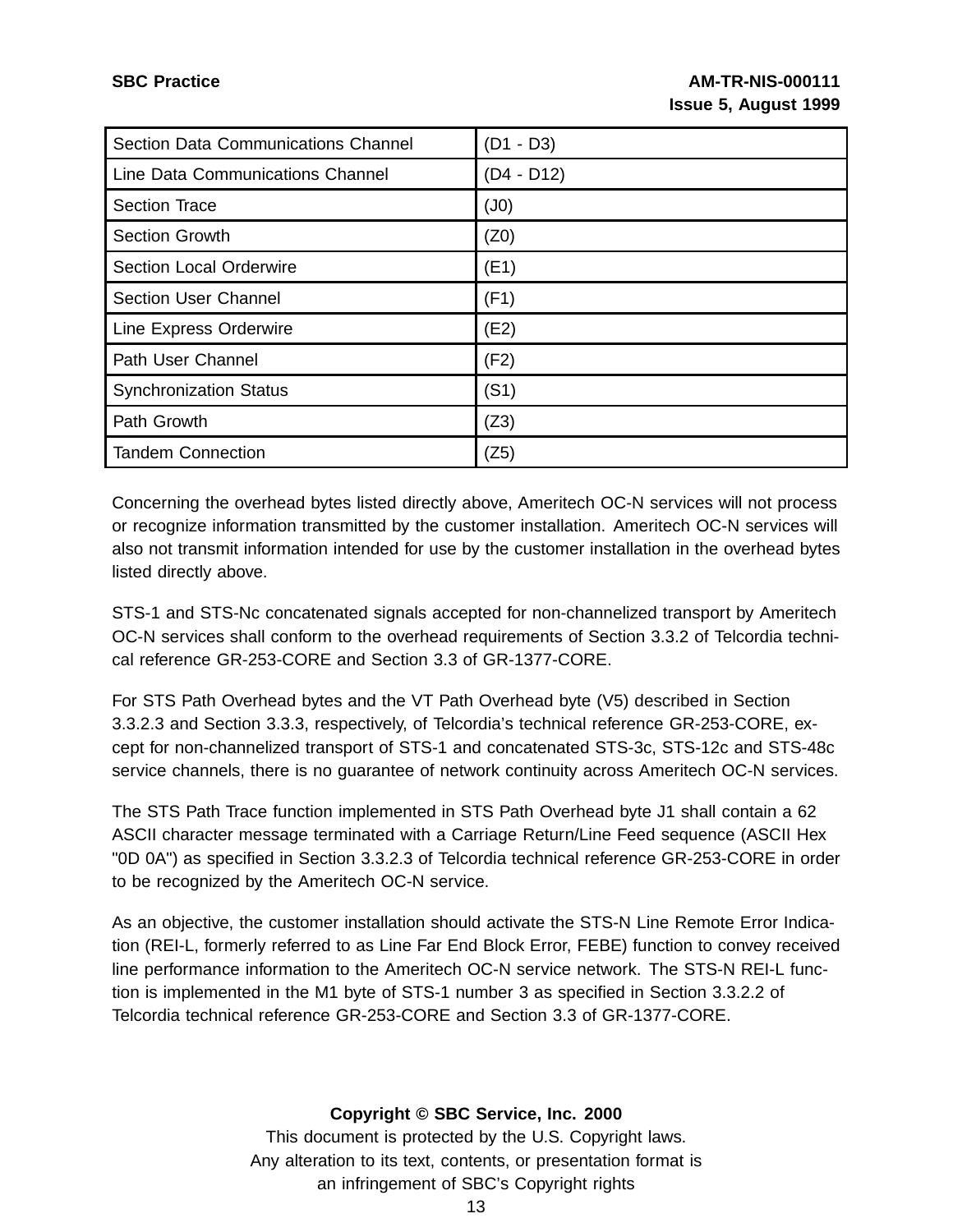## **7.4. AUTOMATIC PROTECTION SWITCHING**

Automatic Protection Switching (APS) will be optionally employed across the interface. APS employed on the customer's side should conform to OC-N line switching criteria specified in Telcordia's technical reference TR-NWT-000499, "Transport Systems Generic Requirements," and in Section 5.3 of GR-253-CORE, "SONET Common Generic Criteria."

**NOTE:** Since Issue 1 (December 1994) of Telcordia Document GR-253-CORE, the APS criteria previously appearing in TR-NWT-000499 (which do not appear in GR-499-CORE) are now in the current revision of GR-253-CORE.

If provided, a 1+1 protection switch architecture shall be used. In a 1+1 architecture, the working channel is permanently bridged to a protection channel. The 1+1 APS shall operate in a unidirectional and non-revertive mode. If provided, the K1 and K2 line overhead bytes in STS-1 number 1 shall be used across the interface for administering 1+1 protection switching signaling. The K1 byte shall indicate a request for switch action according to the APS channel protocol specified in Section 5.3.5 of GR-253-CORE. The K2 byte shall be coded according to the generation rules in Section 5.3.5.2.2 of GR-253-CORE. The application of bits 6 to 8 of the K2 byte to indicate the Line AIS signal (AIS-L) and Line Remote Defect Indication (RDI-L) signals shall take precedence over the APS applications of these same bits.

An optional feature to be provided with Ameritech OC-3 and OC-12 services associated with 1+1 protection and Central Office Survivability will require APS employed on the customer's side to conform to criteria specified in Telcordia's Generic Requirements GR-1400-CORE, Issue 2, January 1999. When this optional service feature is selected, the customer equipment shall provide STS/VT path protection equipment functions specified in Section 5.1 (R) 5-3 and (R) 5-4 of GR-1400-CORE. For this option, customer equipment shall be required to operate APS according to STS/VT path protection switching criteria contained in Section 5.3.3 of GR-1400-CORE. VT-level APS operation shall be required with this option for individual STS-1 channels which are VT mapped. STS level APS operation shall be required with this option for all other individual STS channels. STS/VT Path protection switching shall operate in lieu of OC-N line protection switching when this optional feature is selected.

## **7.5. SYNCHRONIZATION**

The OC-N service customer installation shall be synchronized to a source traceable to a Primary Reference Source (PRS) (i.e., Stratum 1 clock) meeting requirements specified in Telcordia's Generic Requirements GR-436-CORE, "Digital Network Synchronization Plan" and GR-1244-CORE, "Clocks for the Synchronized Network: Common Generic Criteria". This source may be a Stratum 3 or better quality clock that is traceable to a Stratum 1 clock.

**Copyright © SBC Service, Inc. 2000**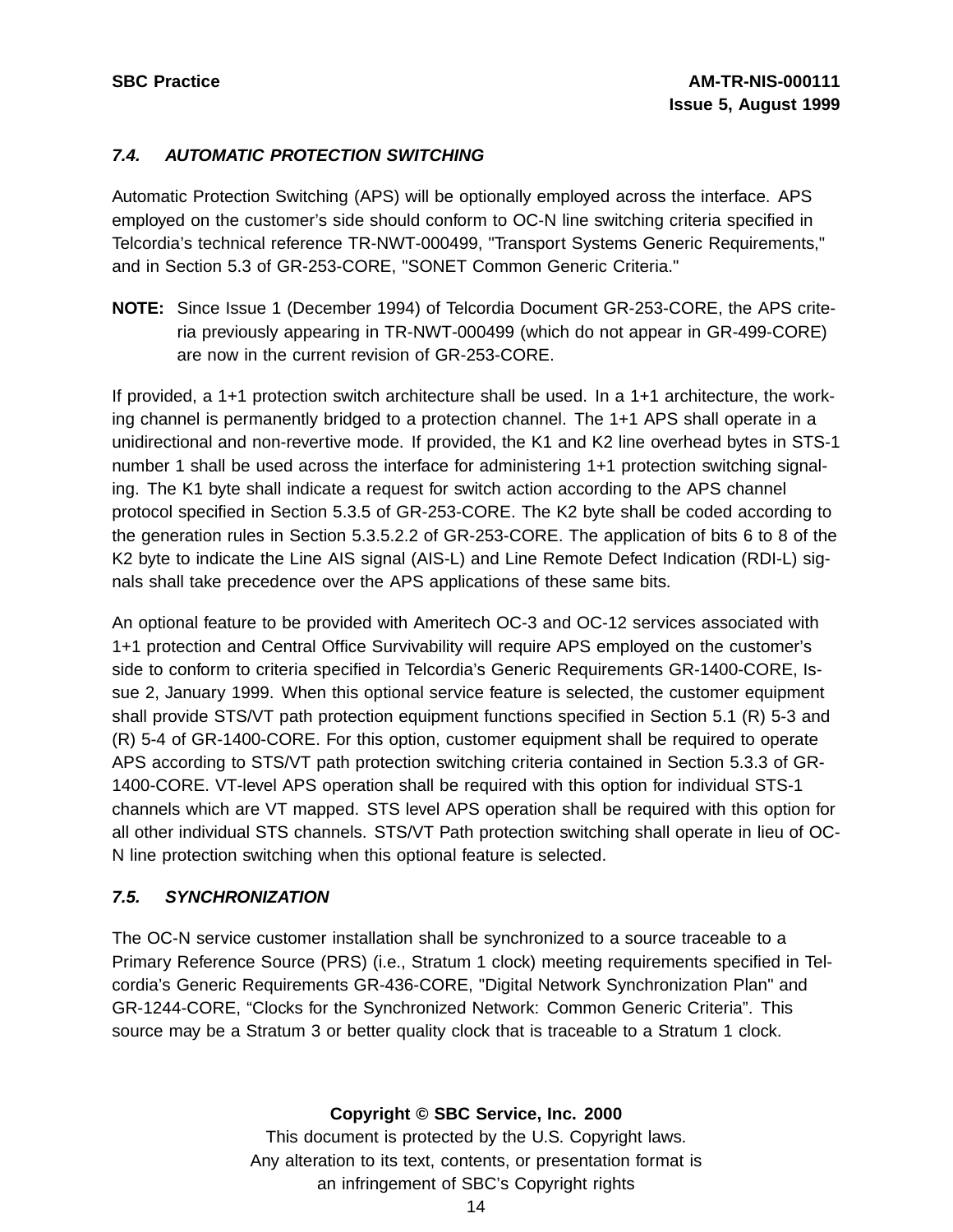The OC-N service customer installation may choose to derive its clock from the SONET OC-N signal received from the Ameritech network. In this case, terminating timing shall be accomplished using a loop timing mode and the customer shall meet the loop timing requirements specified in Sections 5.4.3 and 5.4.4 of Telcordia technical reference GR-253-CORE, "SONET Common Generic Criteria".

The OC-N service customer installation may choose to derive its clock from an external timing source. Customers considering use of an external timing source should review EIA/TIA-594-91, "Private Digital Network Synchronization," and/or Telcordia SR-NWT-002224, "SONET Synchronization Planning Guidelines" (This information now in GR-436-CORE), prior to deciding which mode (external or loop timing) to employ. Customer equipment shall have the capability to switch automatically to an alternate timing reference when the active reference fails. If external timing is employed, it must conform to specifications contained in Section 5.4.3.1 of Telcordia's technical reference GR-253-CORE. In this case, the customer shall operate plesiochronously with traceability to a different Stratum 1 clock than in the Ameritech network.

**NOTE:** For OC-192 Line layer terminations, Section 5.4 of Telcordia Document GR-1377- CORE modifies Section 5.4.4.1 of GR-253-CORE to require that "at a minimum, stratum 3 internal clocks" supersedes any sub-stratum 3 clock requirements within GR-253-CORE.

## **7.6. JITTER**

The maximum permissible levels of output jitter at the OC-3, OC-12, OC-48 and OC-192 interfaces are as follows:

|               | <b>B1 [Hz]</b> | <b>B2 [kHz]</b> | <b>B3 [MHz]</b> | A1 [Ulp-p] | A2 [Ulp-p] |
|---------------|----------------|-----------------|-----------------|------------|------------|
| $OC-3$        | 500            | 65              | 1.3             | 1.5        | 0.15       |
| <b>OC-12</b>  | 1000           | 250             | 5               | 1.5        | 0.15       |
| <b>OC-48</b>  | 5000           | 1000            | 20              | 1.5        | 0.15       |
| <b>OC-192</b> | 10000          | 4000            | 80              | 1.5        | 0.15       |

**NOTE:** At the January 1999 meeting of T1X1.3, a US Study Group B contribution to ITU-T Study Group 13 proposed that the OC-192 B1 frequency be 20 kHz, rather than the 10 kHz shown above and in GR-1377-CORE, Section 5.6.1.

Timing jitter as measured over a 60-second interval with a bandpass filter with a lower cutoff frequency B1 and a minimum upper cutoff frequency B3 shall not exceed A1 Unit Intervals (UI) peak-to-peak. Timing jitter as measured over a 60-second interval with a bandpass filter with a lower cutoff frequency B2 and a minimum upper cutoff frequency B3 shall not exceed A2 UI

## **Copyright © SBC Service, Inc. 2000**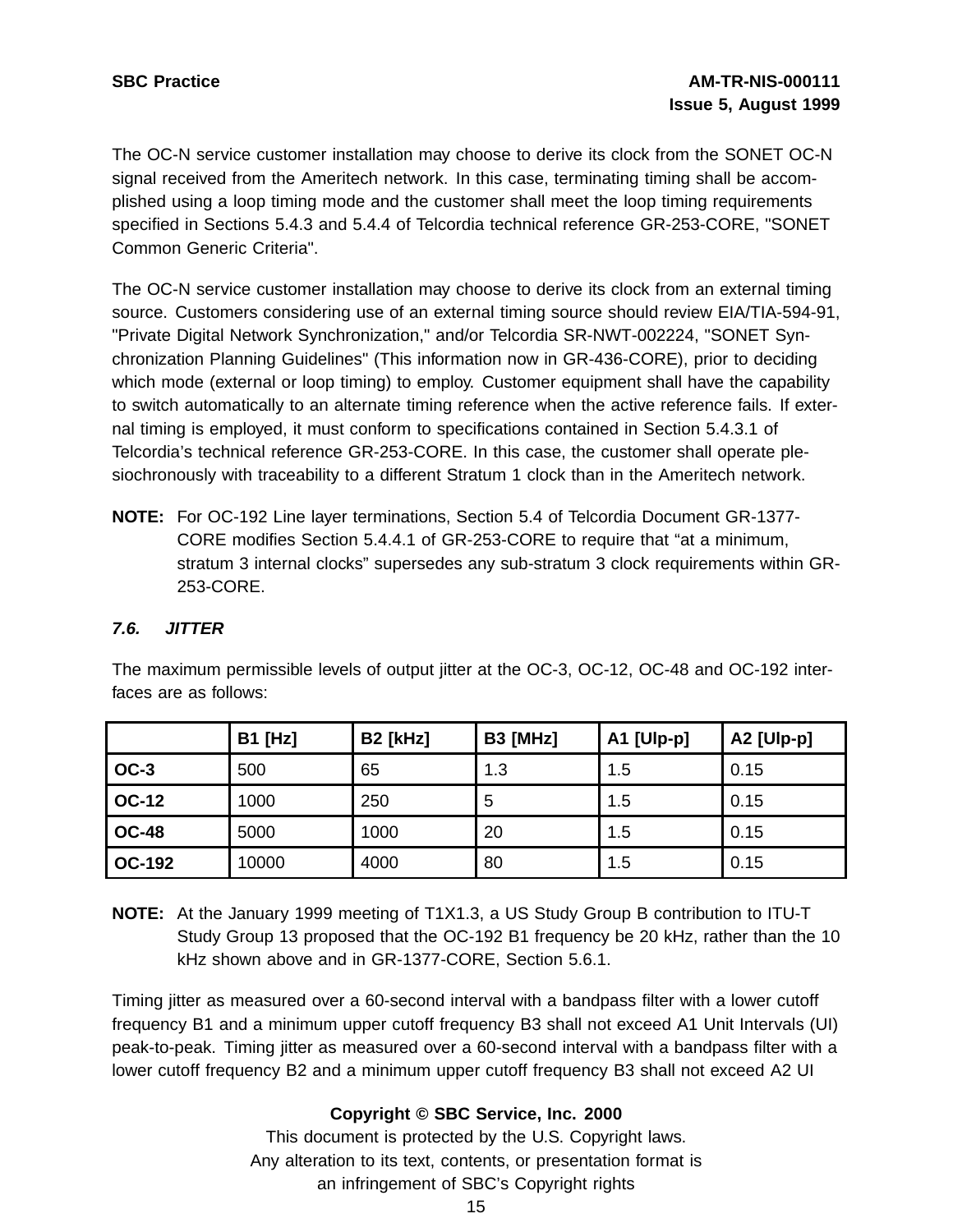peak-to-peak. The roll-off at lower cutoff frequency and upper cutoff frequency shall be 20 dB per decade. Since the amount of jitter at frequencies above B3 are expected to by very small while any significant amount of high frequency jitter can adversely impact system performances (which the user should know is present), current revisions of GR-253-CORE and GR-1377- CORE no longer specify the upper cutoff frequency roll-off characteristics.

For loop timed applications, reasonable jitter transfer characteristics are assumed to limit the jitter accumulation effect and to aid in the control of SONET pointer movements.

A receiver's jitter tolerance is defined as the peak-to-peak amplitude of sinusoidal jitter applied on the input signal that causes a 1 dB power penalty. Such a stress test will ensure that no additional penalty is incurred under operating conditions.

The OC-N service customer installation shall tolerate, as a minimum, the input jitter applied according to the mask shown in Figure 5-27 of Telcordia document GR-253-CORE, "SONET Common Generic Criteria". For OC-192, the mask to be used is shown in Figure 5-3 of GR-1377-CORE.

When loopback or loop timing is utilized by the customer installation, the jitter transfer function shall be under the curve shown in Figure 5-26 of Telcordia document GR-253-CORE, when input sinusoidal jitter up to the mask level in Figure 5-27 of that document (Figure 5-3 of GR-1377-CORE for OC-192) is applied. Jitter generation shall not exceed 0.01 UI rms (0.10 UIpp for OC-192, as measuring rms phase variations with less than 0.01 UI granularity may not be feasible). A high-pass filter with a 12 kHz (50 kHz for OC-192) cutoff frequency (with roll-off of 20 dB per decade) and low-pass filter with cutoff frequency of at least B3 shall be used.

## **8. REFERENCES**

[1] Telcordia Generic Requirements GR-1365-CORE - SONET Private Line Service Interface Generic Criteria for End Users, Issue 1, December 1994

[2] Telcordia Generic Requirements GR-1374-CORE - SONET Inter-Carrier Interface Physical Layer Generic Criteria for Carriers, Issue 1, December 1994

[3] Telcordia Generic Requirements GR-253-CORE - Synchronous Optical Network (SONET) Transport Systems: Common Generic Criteria, Issue 2, December 1995, Revision 2, January 1999

[4] Telcordia Generic Requirements GR-1400-CORE - SONET Dual-Fed Unidirectional Path Switched Ring (UPSR) Equipment Generic Criteria, Issue 2, January 1999

[5] Telcordia TR-NWT-000499 - Transport Systems Generic Requirements (TSGR): Common Requirements, Issue 5, December 1993

## **Copyright © SBC Service, Inc. 2000**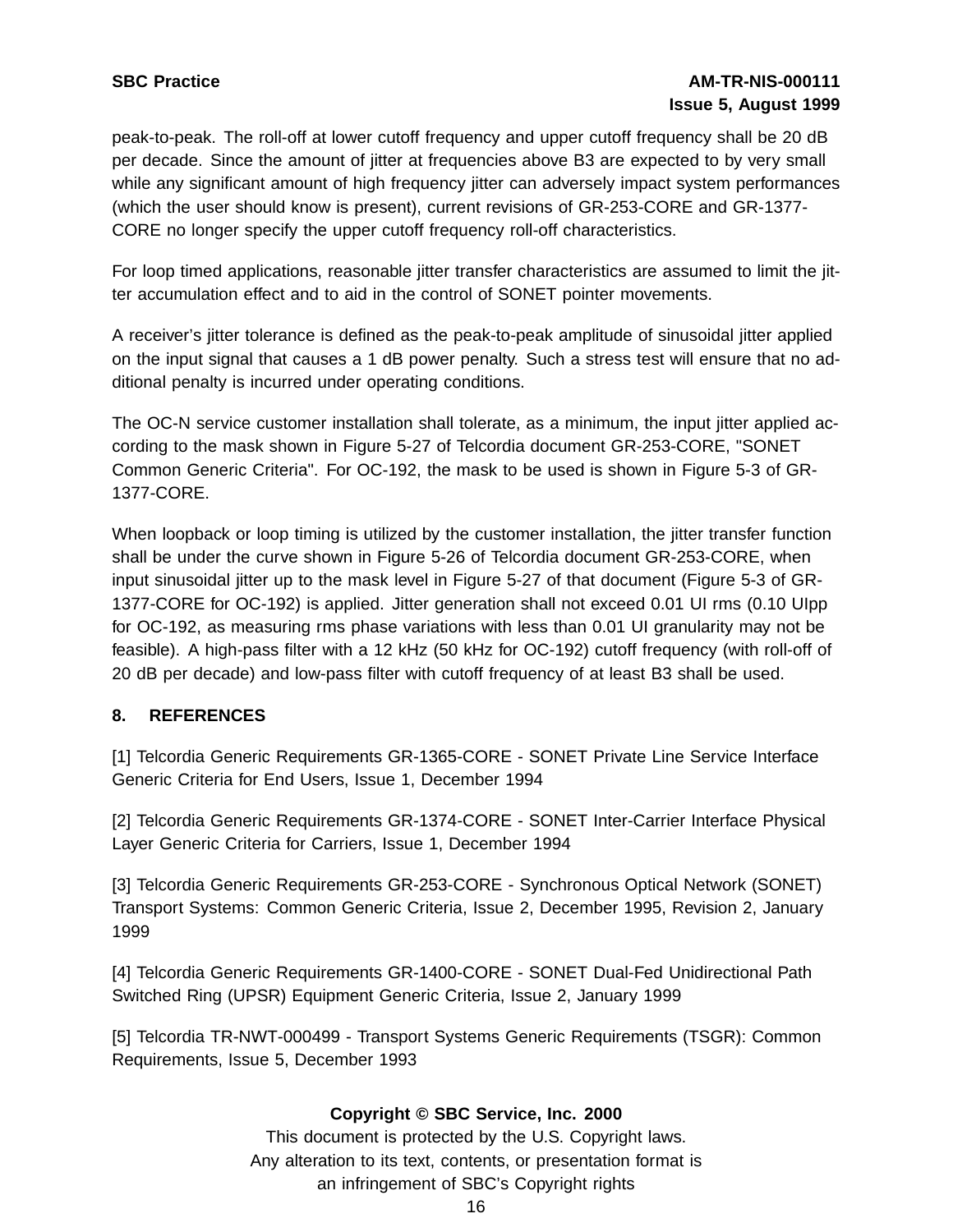[6] Telcordia Generic Requirements GR-436-CORE - Digital Network Synchronization Plan, Issue 1, June 1994

[7] Telcordia SR-NWT-002224 - SONET Synchronization Planning Guidelines, Issue 1, February 1992

[8] Ameritech SC Connector Specification V.02

[9] EIA/TIA-594-91 - Private Digital Network Synchronization

[10] Telcordia Generic Requirements GR-499-CORE - Transport Systems Generic Requirements (TSGR): Common Requirements, Issue 2, December 1998

[11] Telcordia Generic Requirements GR-1377-CORE - SONET OC-192 Transport System Generic Criteria, Issue 5, December 1998

[12] Telcordia Generic Requirements GR-1244-CORE - Clocks for the Synchronized Network: Common Generic Criteria, Issue 1, June 1995

### **To order Ameritech reference documents, contact:**

847-248-4324

847-248-4328 (Help Desk)

#### **To order Telcordia (formerly Bellcore) reference documents, contact:**

Telcordia Customer Service

8 Corporate Place, Room 3A-184

Piscataway, NJ 08854-4156

1-800-521-CORE (2673) (USA and Canada)

(908) 699-5800 (All others)

#### **To order EIA reference documents, contact:**

EIA/TIA Standards Sales Office

2001 Pennsylvania, NW

Washington, DC 20006

#### **Copyright © SBC Service, Inc. 2000**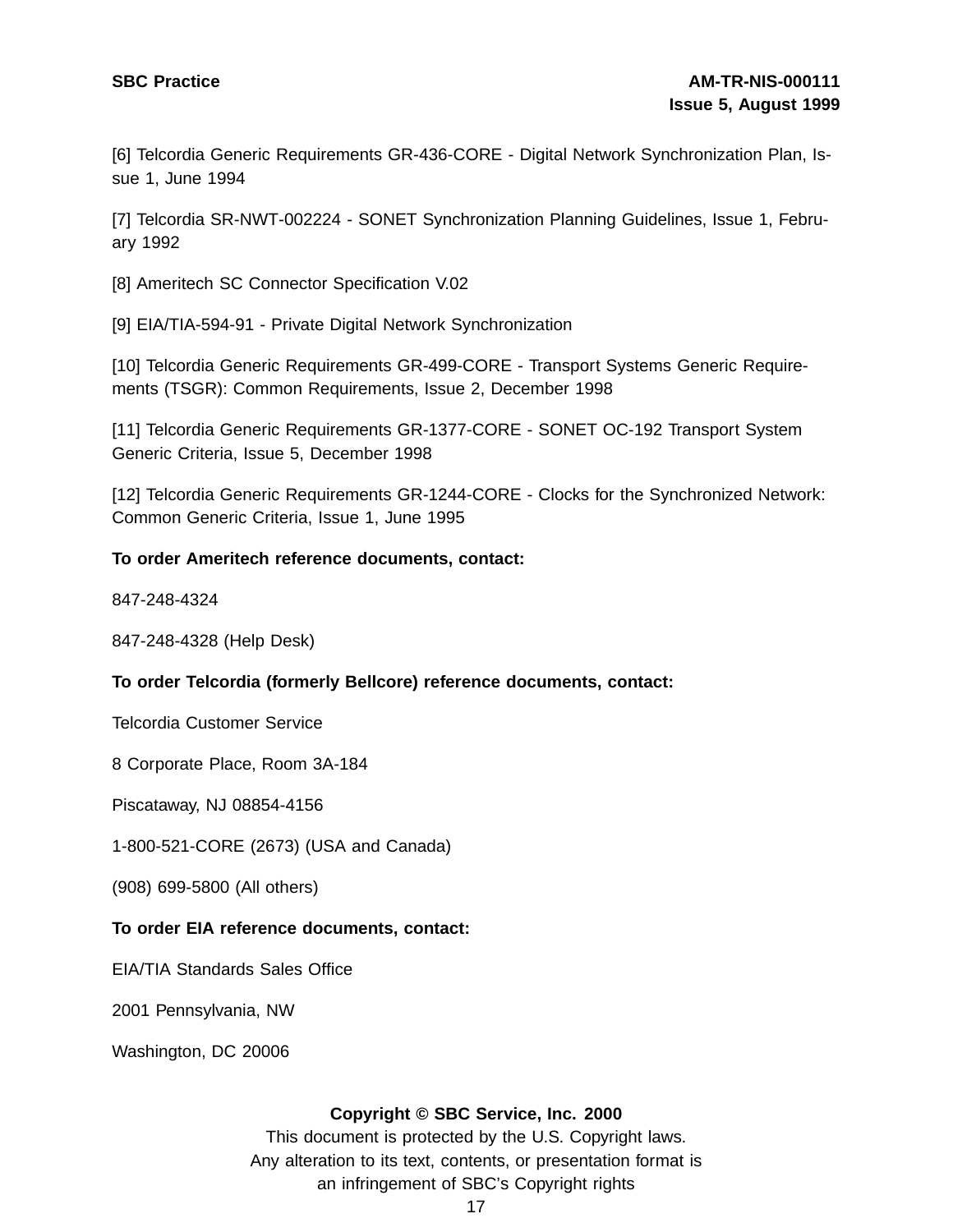## **SBC Practice AM-TR-NIS-000111 Issue 5, August 1999**

#### (202) 457-4963



**Figure 1.**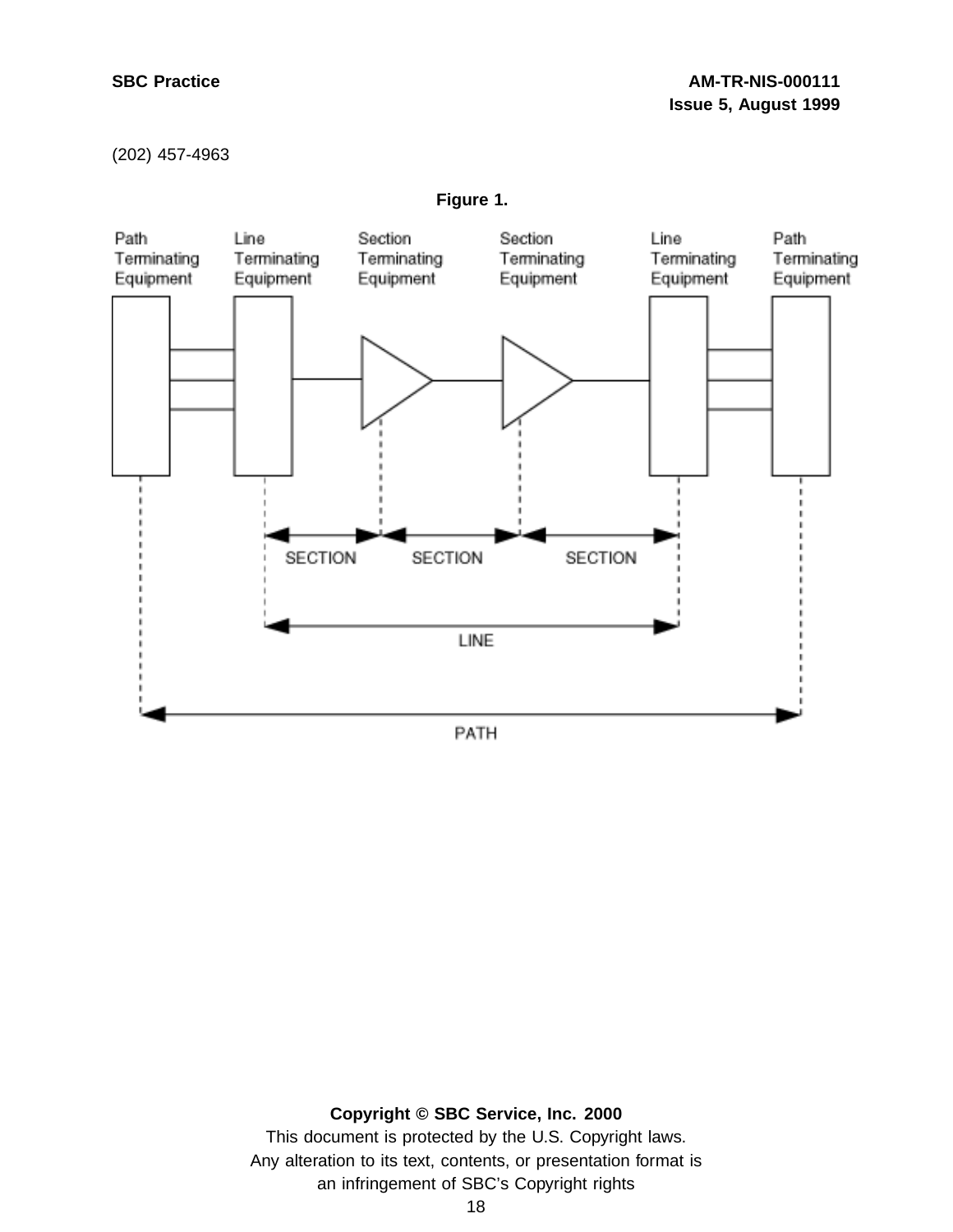





Payload Envelope

## **Copyright © SBC Service, Inc. 2000**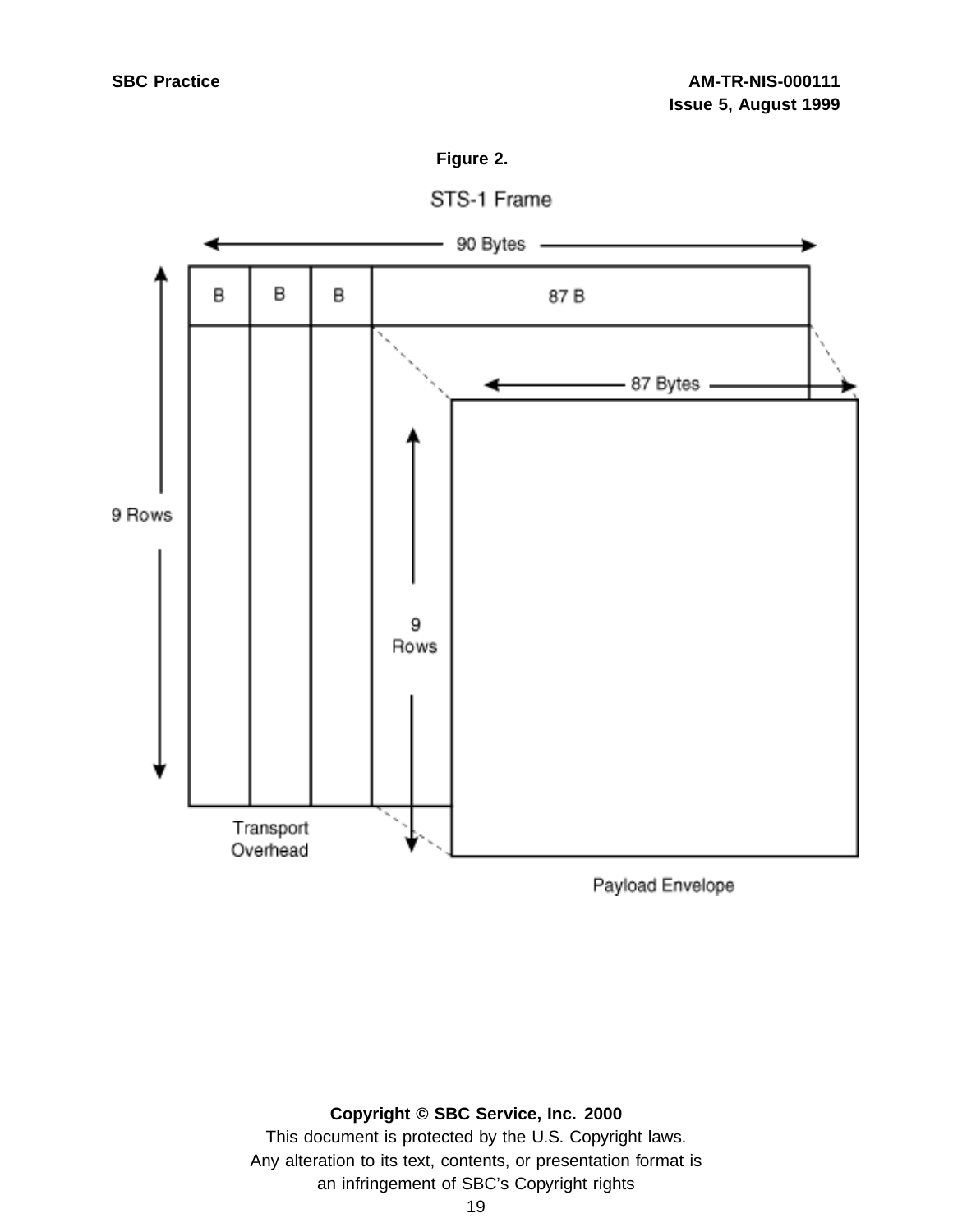## **APPENDIX A - AMERITECH SC CONNECTOR SPECIFICATION V.02**

## **DOCUMENT CHANGE HISTORY**

| <b>AFFECTED</b><br><b>SECTION</b> | <b>REASON FOR CHANGE</b>                                            | <b>NEW ISSUE</b><br><b>NUMBER</b> |  |
|-----------------------------------|---------------------------------------------------------------------|-----------------------------------|--|
| ALL                               | Updated requirements and corrections to V.01                        | V2.0                              |  |
| 5                                 | Udated TR-NWT-000326, Issue 1<br>references to GR-326-CORE, Issue 3 | V.02                              |  |

## **A.1. 1 SCOPE**

This document covers the specifications and performance requirements for simplex SC connectors for use by Ameritech.

The simplex SC optical fiber connector is a sub family of the SC family of connectors which includes multi-fiber and high-density SC connector configurations. The SC connector is characterized by a push-pull coupling mechanism and a cylindrical ferrule with a diameter of 2.5 mm.

This specification defines the simplex SC connector interface affecting the intermatability and compatibility of connector plugs and adapters.

The performance requirements apply to SC connectors terminated on jacketed fiber optic cable and on buffered fiber.

## **A.2. 2 REFERENCES**

TIA/EIA 475F000, SC FOC/2.5

TIA/EIA FOCIS 3

JIS C 5973

GR-326-CORE, Issue 3

#### **Copyright © SBC Service, Inc. 2000**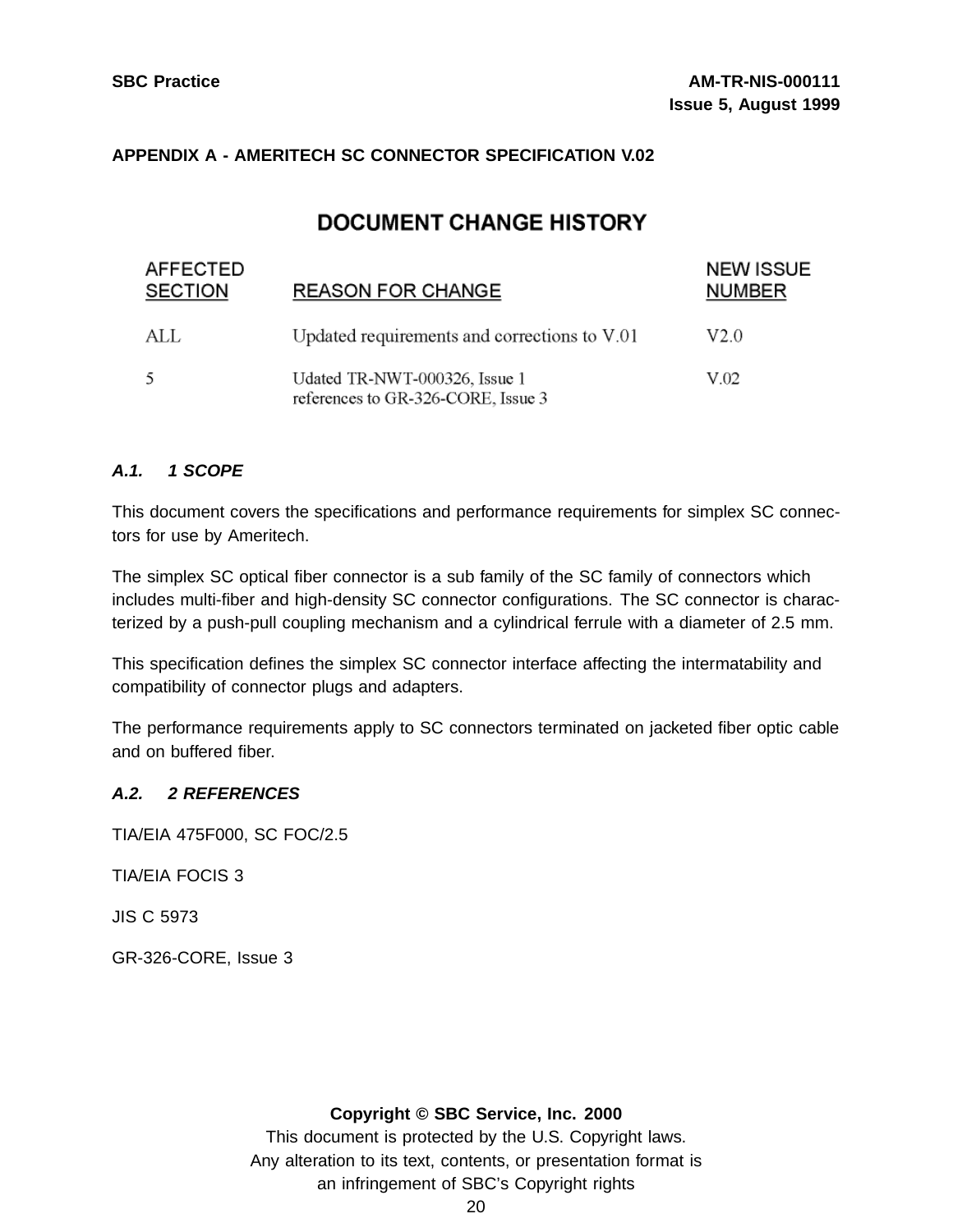## **A.3. 3 SC CONNECTOR SPECIFICATIONS**

## A.3.1. 3.1 FERRULE GRADES

Ferrule grades are based on Table 1.

## **Table 1. Table 1: Ferrule Grades**

| Grade | <b>Tolerance of</b><br><b>Dimension A</b><br>(mm) | <b>Dimension B</b><br>(mm) | <b>Dimension C</b><br>(mm) | Angle<br>(degrees) |
|-------|---------------------------------------------------|----------------------------|----------------------------|--------------------|
| SМ    | $+0.001$                                          | 2.499                      | $0.0007$ or less           | $0.5$ or less      |
|       | 0                                                 | $+/- 0.0005$               |                            |                    |
| MМ    | $+0.002$                                          | 2.499                      | $0.004$ or less            | $0.5$ or less      |
|       | 0                                                 | $+/-0.001$                 |                            |                    |

Ferrule grades are based on Table 1.

## A.3.2. 3.2 COUPLING REGION OF SC CONNECTOR

The construction, shape and dimension of the coupling region of the optical connectors are shown in Figures 3 and 4.

Dimensions of the metal parts are dimensions after surface treatment. Furthermore, the construction and shape of those places for which no dimension has been stipulated are shown as a reference. The dimensional tolerance for places where no dimensional tolerance is given will be based on JIS C5973.

## **Copyright © SBC Service, Inc. 2000**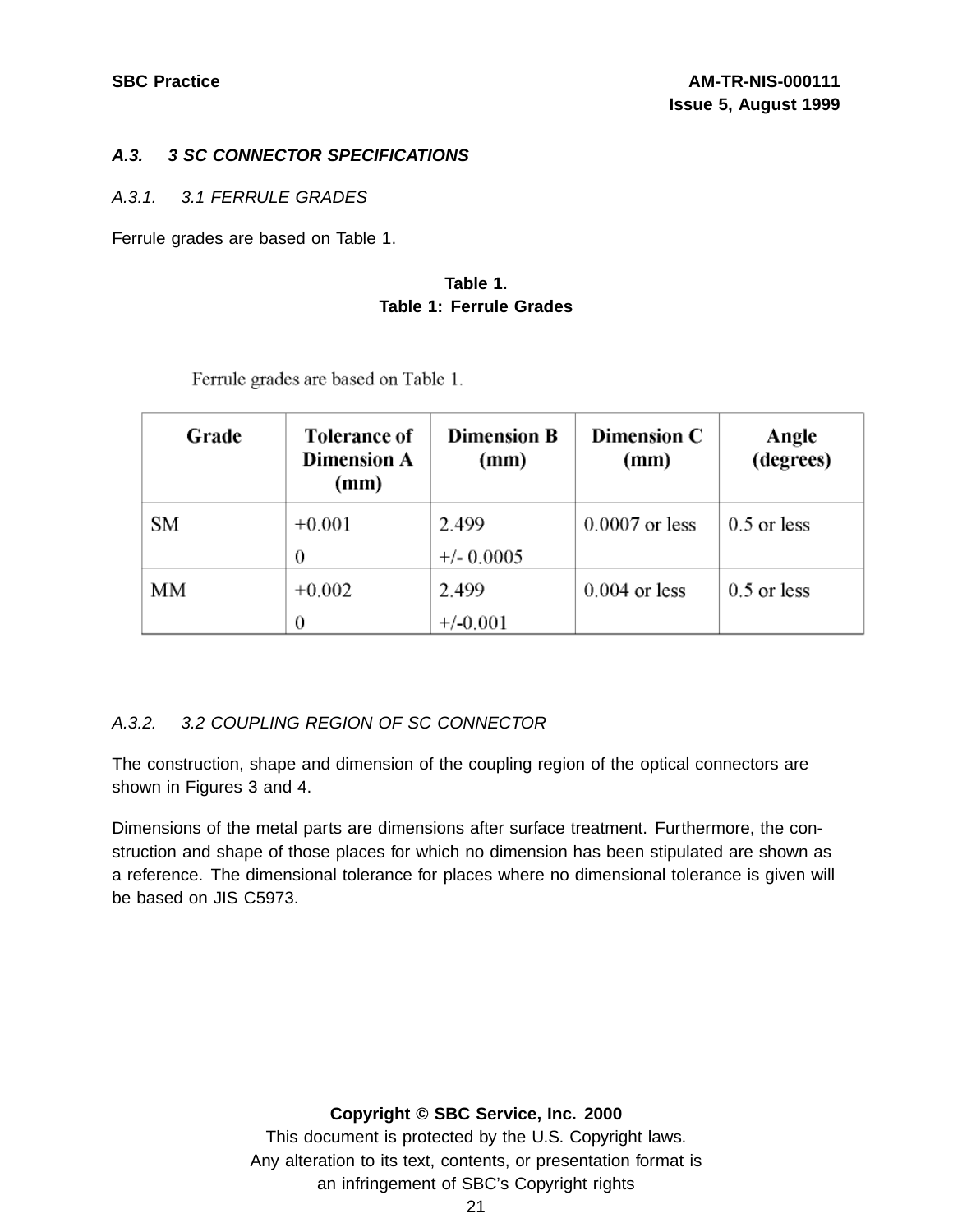## **Figure 1. Ferrule Detail**





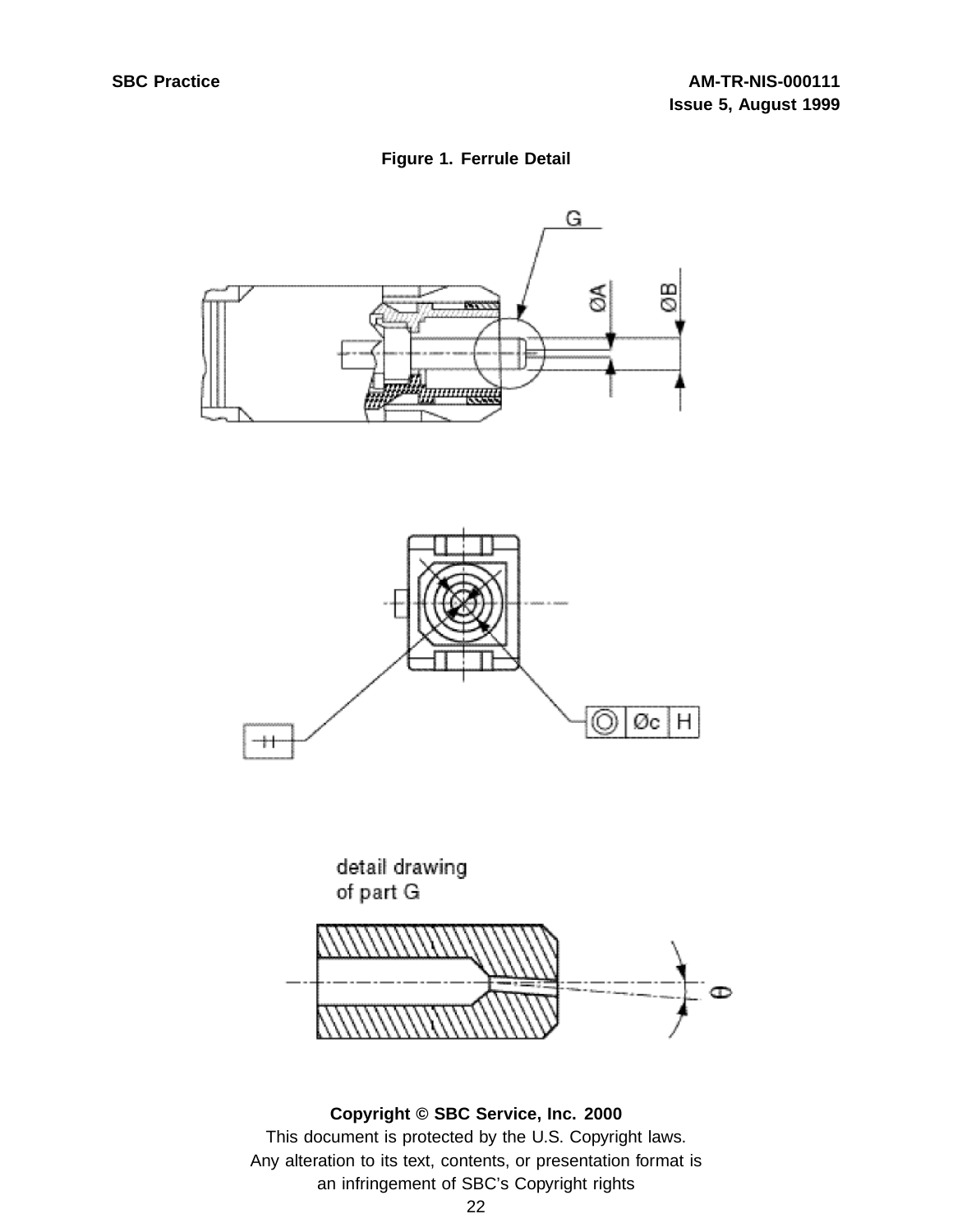## **Figure 2. Coupling Region of Connector Plug**



# Side View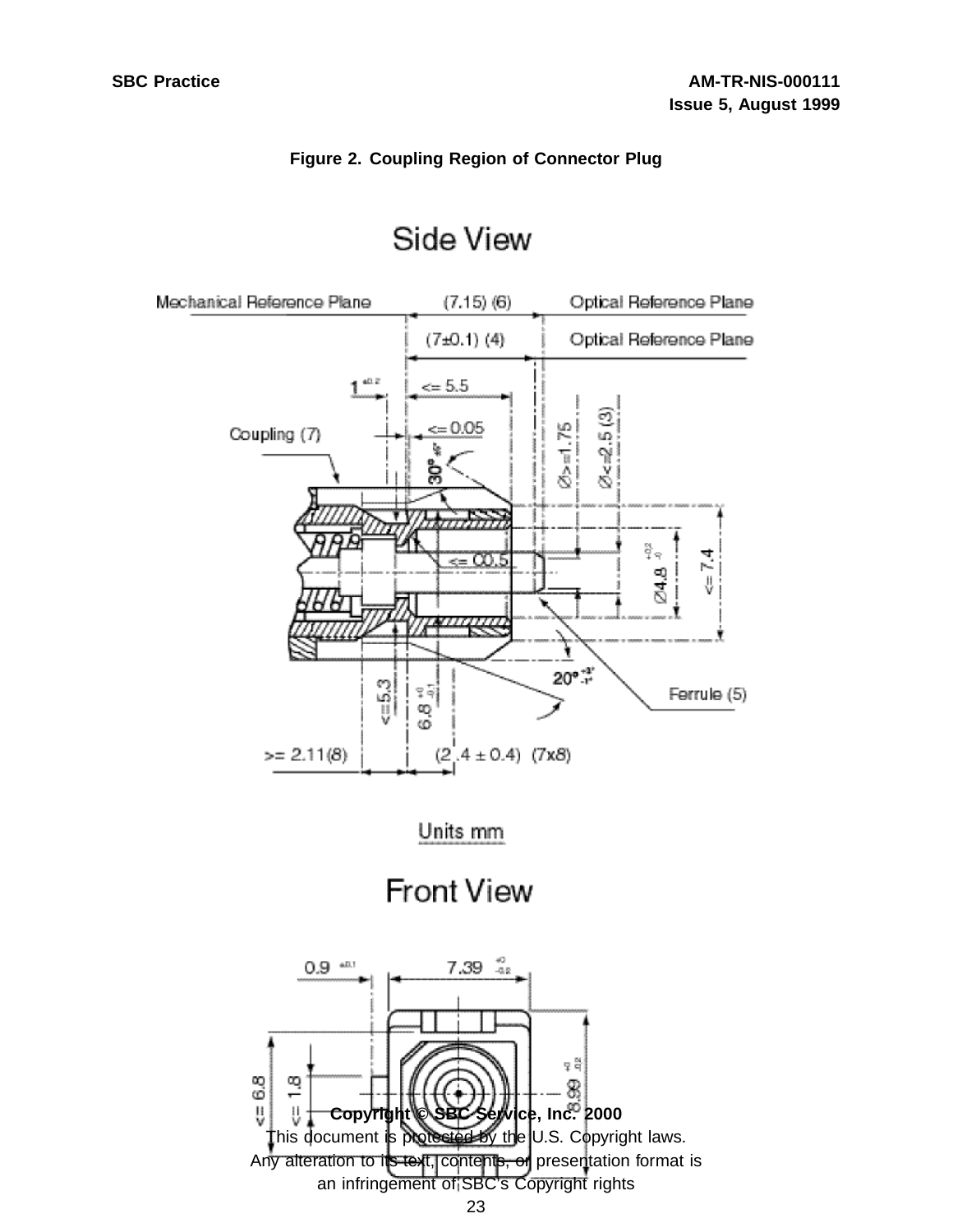## **NOTE:**

(3) The peripheral surface from the ferrule end face to 1.2 mm is arbitrary.

(4) This dimension is the design distance from the mechanical reference plane in the optical connection position to the ferrule end face when connected with the corresponding optical connector, and will not be subject to measurement.

(5) The ferrule must be constructed to allow displacement to the left in the figure in resistance to the elastic force.

(6) The dimension is the minimum dimension necessary after ferrule end face polishing, and will not be subject to measurement.

(7) The coupling device must be constructed to allow movement to the left and release of the adapter's coupling region. But in such a case, the dimension 2.4 +/- 0.4 must be less than 0.

(8) This is the dimension after the coupling device has been shifted to the right in the figure, and will not be subject to measurement.

## **Copyright © SBC Service, Inc. 2000**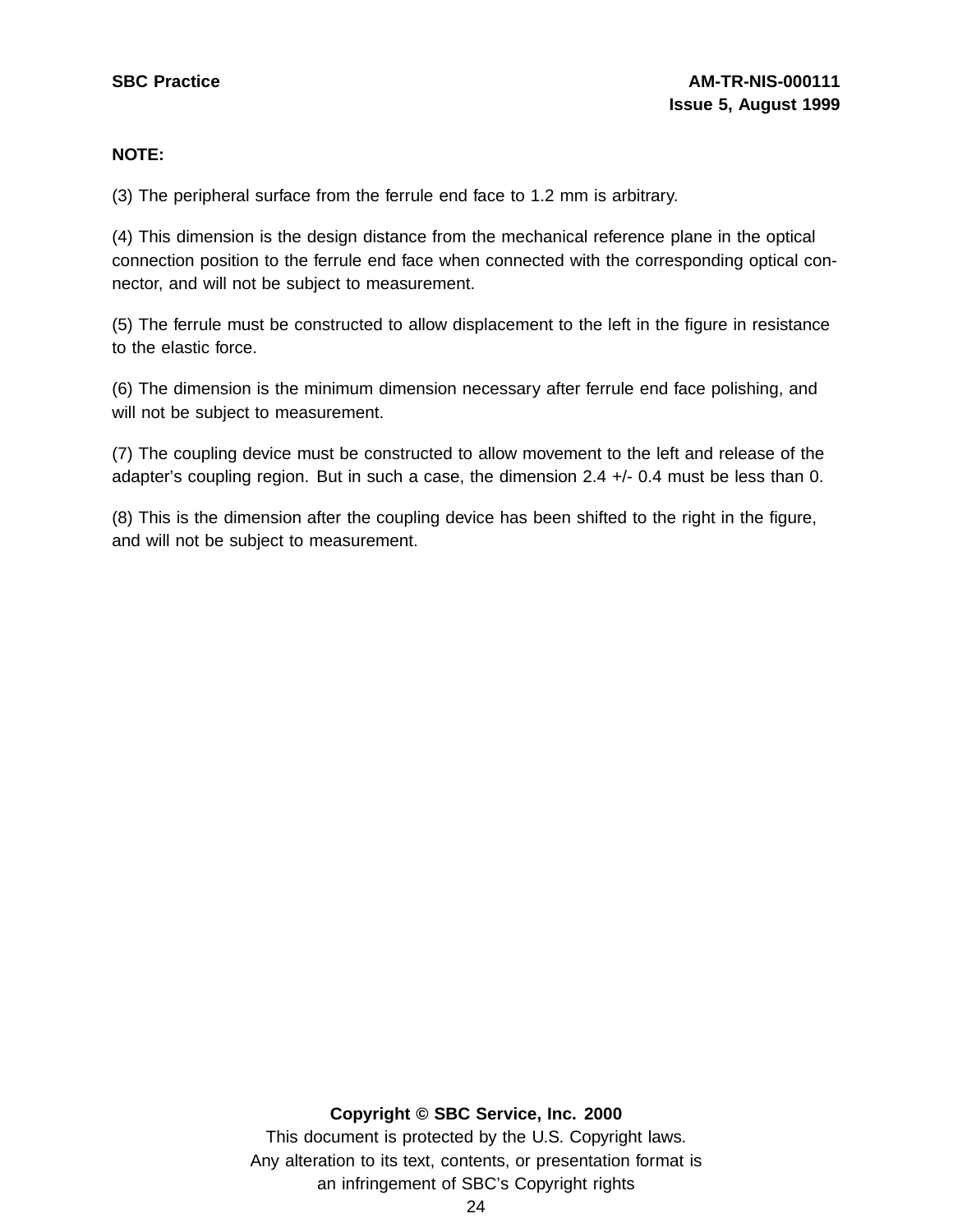

## **Figure 3. Coupling Region of Adapter**

Any alteration to its text, contents, or presentation format is an infringement of SBC's Copyright rights



0.6 or groater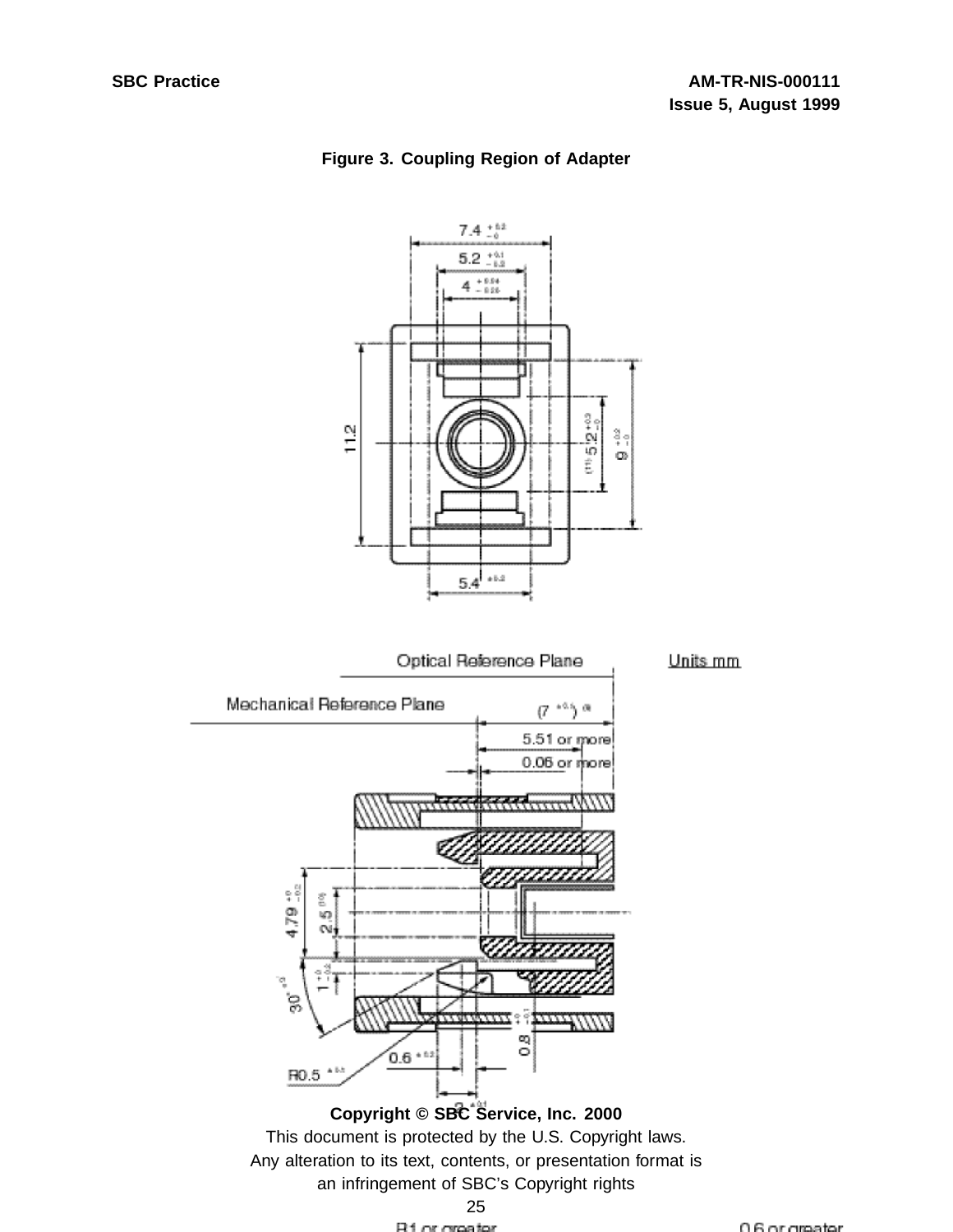## **NOTE:**

(9) This dimension is the design distance from the mechanical reference plane, while optically connected to the ferrule, and face within the adapter after being connected with the plug, and will not be subject to measurement.

(10) This dimension applies when an elastic sleeve is used. The diameter must be greater than 2.5 for an inelastic sleeve.

(11) This dimension should be constructed to widen to 6.8 mm or more for engagement and detachment of the plug.

## **Copyright © SBC Service, Inc. 2000**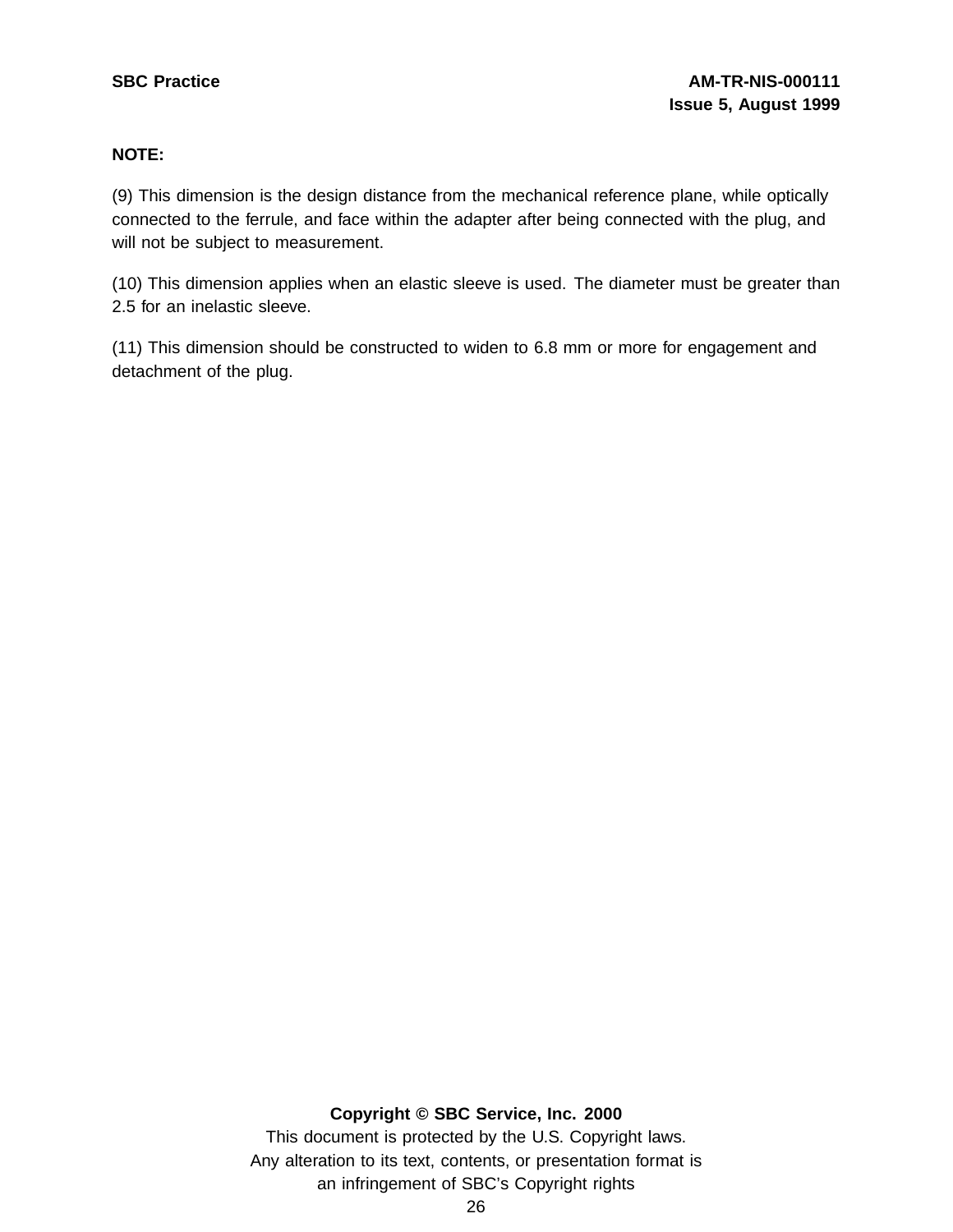## A.3.3. 3.3 DIMENSIONS AND PARTS LIST





Units mm

**REMARKS:**

### **Copyright © SBC Service, Inc. 2000**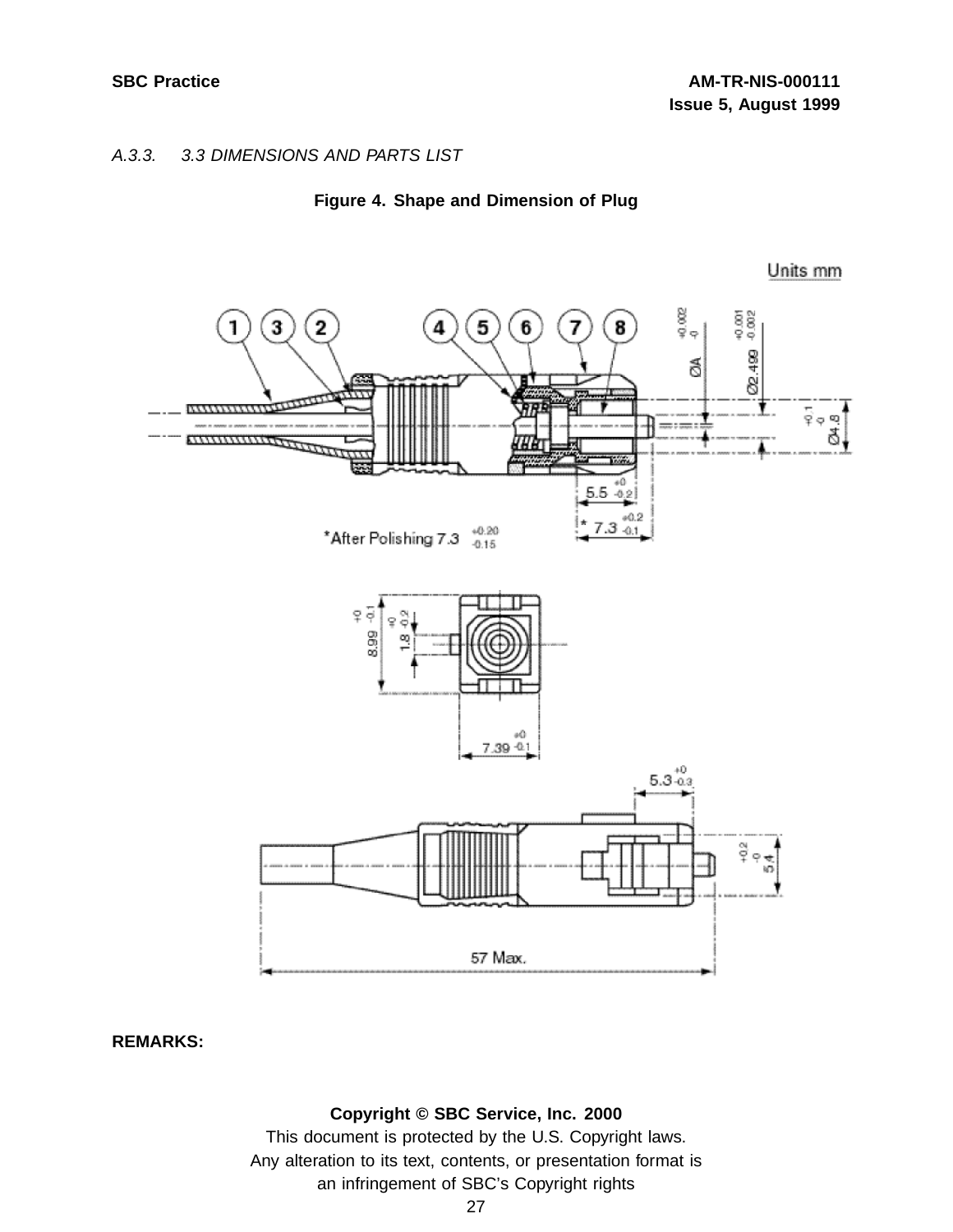- 1. Concentricity of the hole diameter (dimension A) and the outer diameter (dimension 2.499 +/
- $-$  0.0005) of the ferrule is to be  $\leq$  0.0007 and a special testing item.
- 2. Dimensions in parenthesis are reference values.

## **Table 2. Table 2: Connector Plug Parts List**

| Code           | <b>Part Name</b> | <b>Example of</b><br><b>Usable Material</b> | <b>Example of</b><br><b>Treatment</b> | Quantity |
|----------------|------------------|---------------------------------------------|---------------------------------------|----------|
|                | Strain Relief    | Synthetic Rubber <sup>1</sup>               |                                       |          |
| $\overline{2}$ | Ring             | Stainless Steel or<br><b>Brass</b>          | Nickel Plating (if<br>Brass)          |          |
| 3              | Clamping Ring    | Aluminum                                    |                                       |          |
| $\overline{4}$ | Stop Ring        | Brass                                       | Nickel Plating                        |          |
| 5              | Spring           | Stainless Steel or<br>Steel                 | Nickel Plating<br>(if Steel)          |          |
| 6              | Plug Frame       | Plastic-UL94V-0                             |                                       |          |
| 7              | Coupling Device  | Plastic-UL94V-0                             |                                       |          |
| 8              | Ferrule          | Zirconia                                    |                                       |          |

 $1$  The length from the ferrule tip to the end of the strain relief shall not exceed 57 mm.

## **NOTE:**

Items 1 to 4 in the above parts list may vary between suppliers. Acceptable designs will be at the discretion of Ameritech.

## **Copyright © SBC Service, Inc. 2000**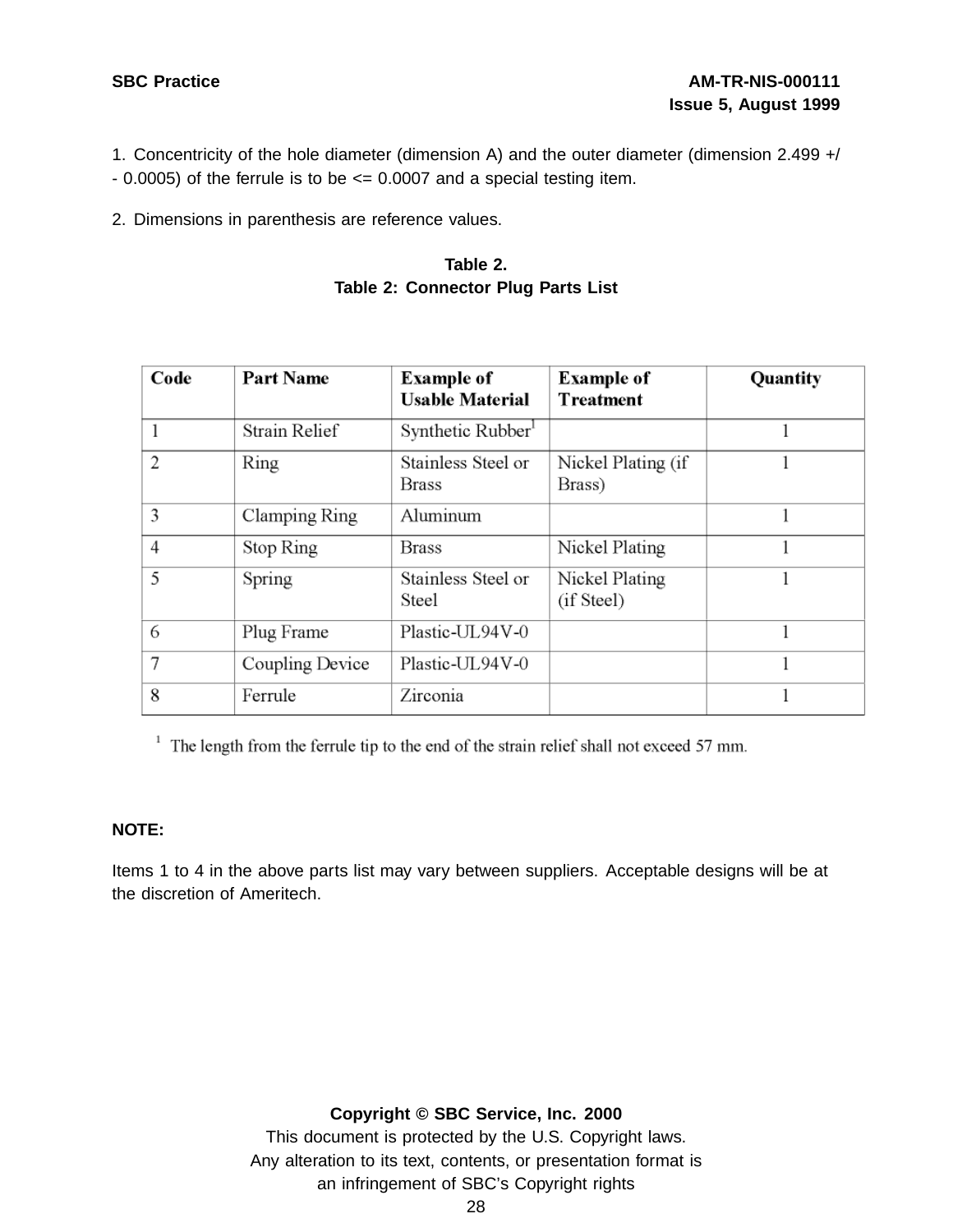

## **Figure 5. Shape and Dimension of Plastic Adapter**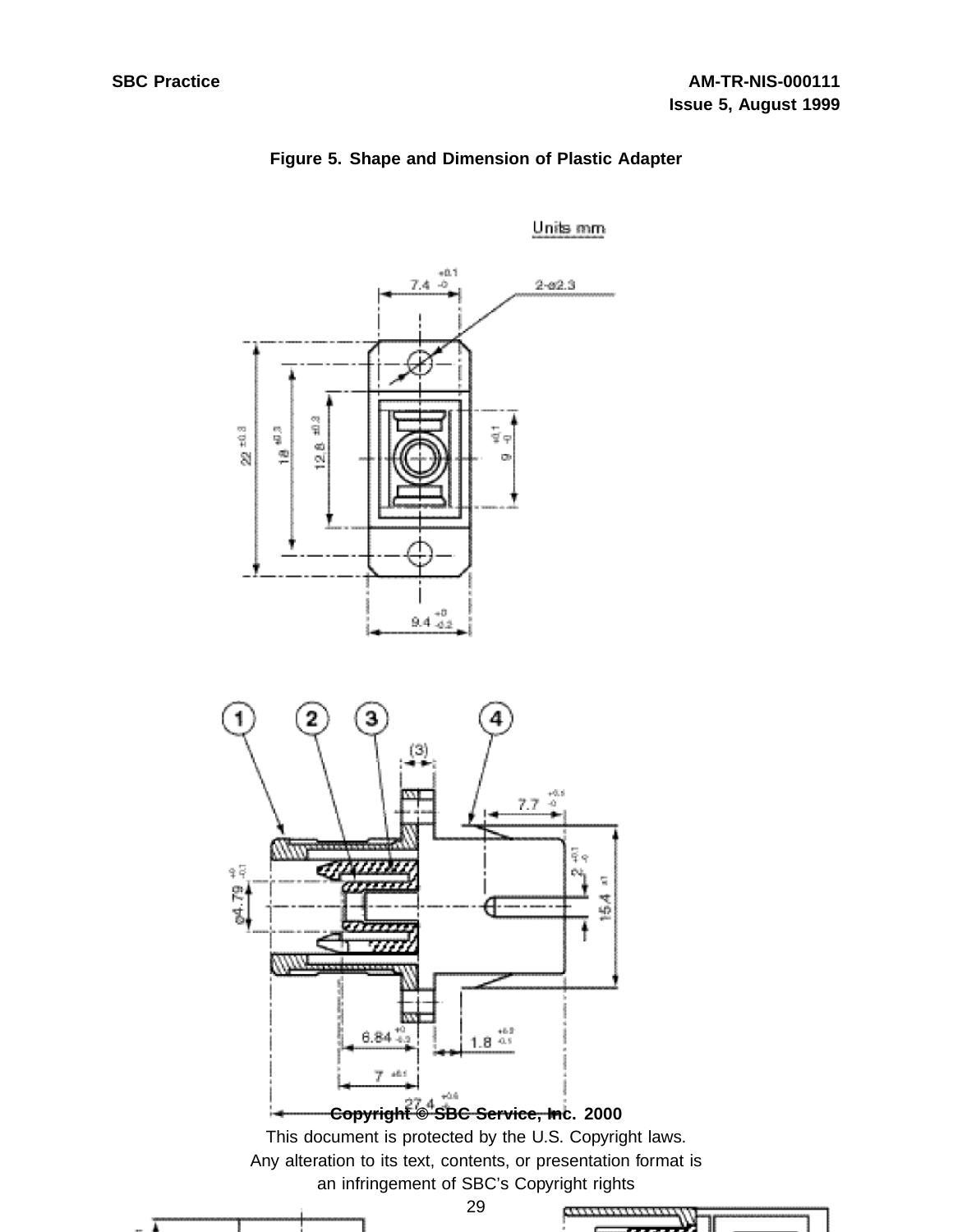| Code | <b>Part Number</b> | <b>Example of</b><br><b>Usable Material</b> | Quantity | <b>Remarks</b>                                       |
|------|--------------------|---------------------------------------------|----------|------------------------------------------------------|
|      | Housing            | Plastic-<br><b>UL94V-0</b>                  | 2        |                                                      |
| 2    | Sleeve Holder      | Plastic-<br>UL94V-0                         | 2        |                                                      |
| 3    | Sleeve             | Phosphor Bronze<br>or Zirconia <sup>1</sup> |          |                                                      |
| 4    | Spring             | Stainless Steel                             |          | Plate Thickness of<br>1.6 mm for plate<br>attachment |

## **Table 3. Table 3: Plastic Adapter Parts List**

<sup>1</sup> In the case of Zirconia sleeves, proof test data which ensures that the sleeve will not stress crack over the long term (20 yrs) must be supplied by the manufacturer. Acceptable data will be at the discretion of Ameritech.

## **Copyright © SBC Service, Inc. 2000**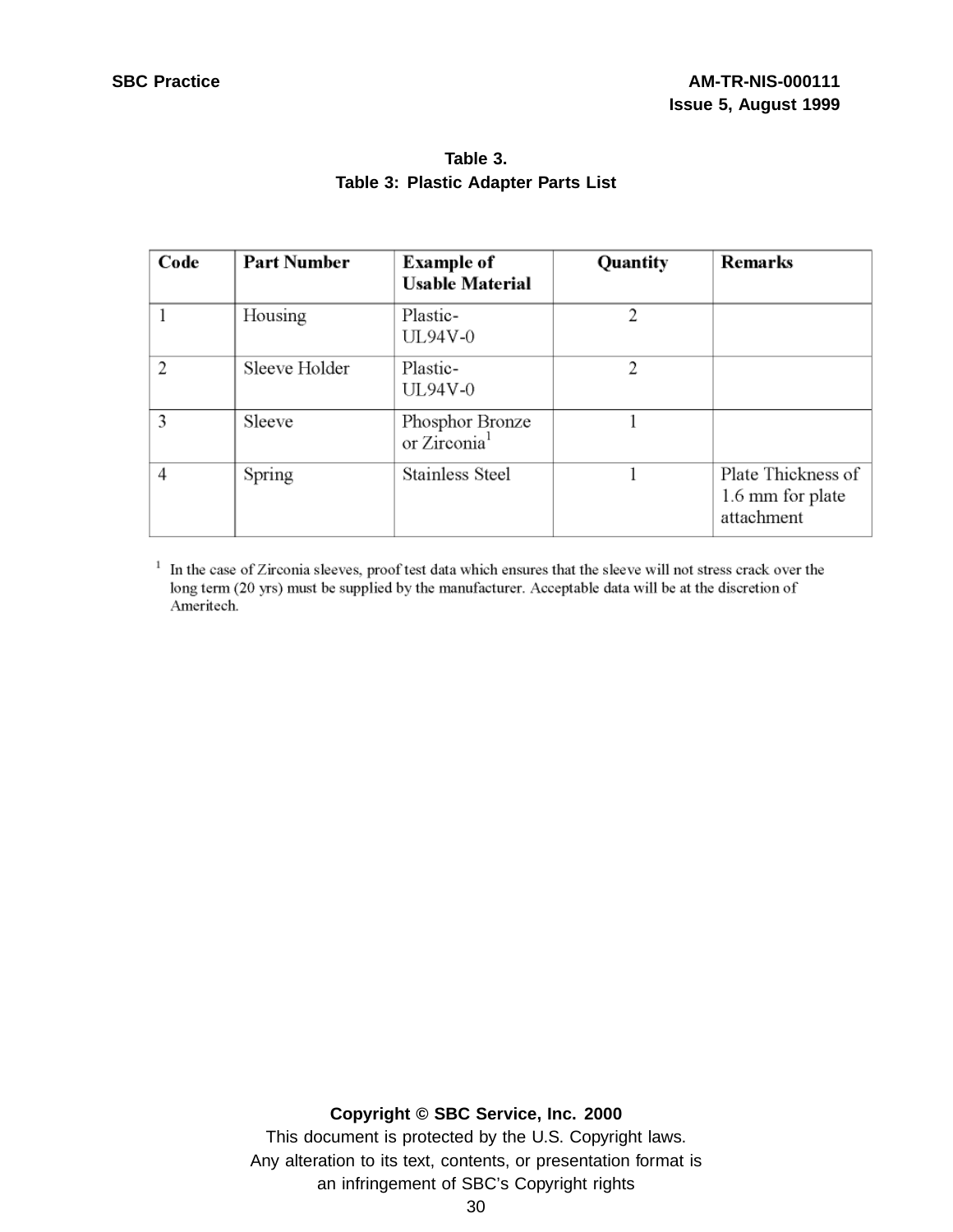

## **Figure 6. Shape and Dimension of Metal Adapter**

31

ammonwear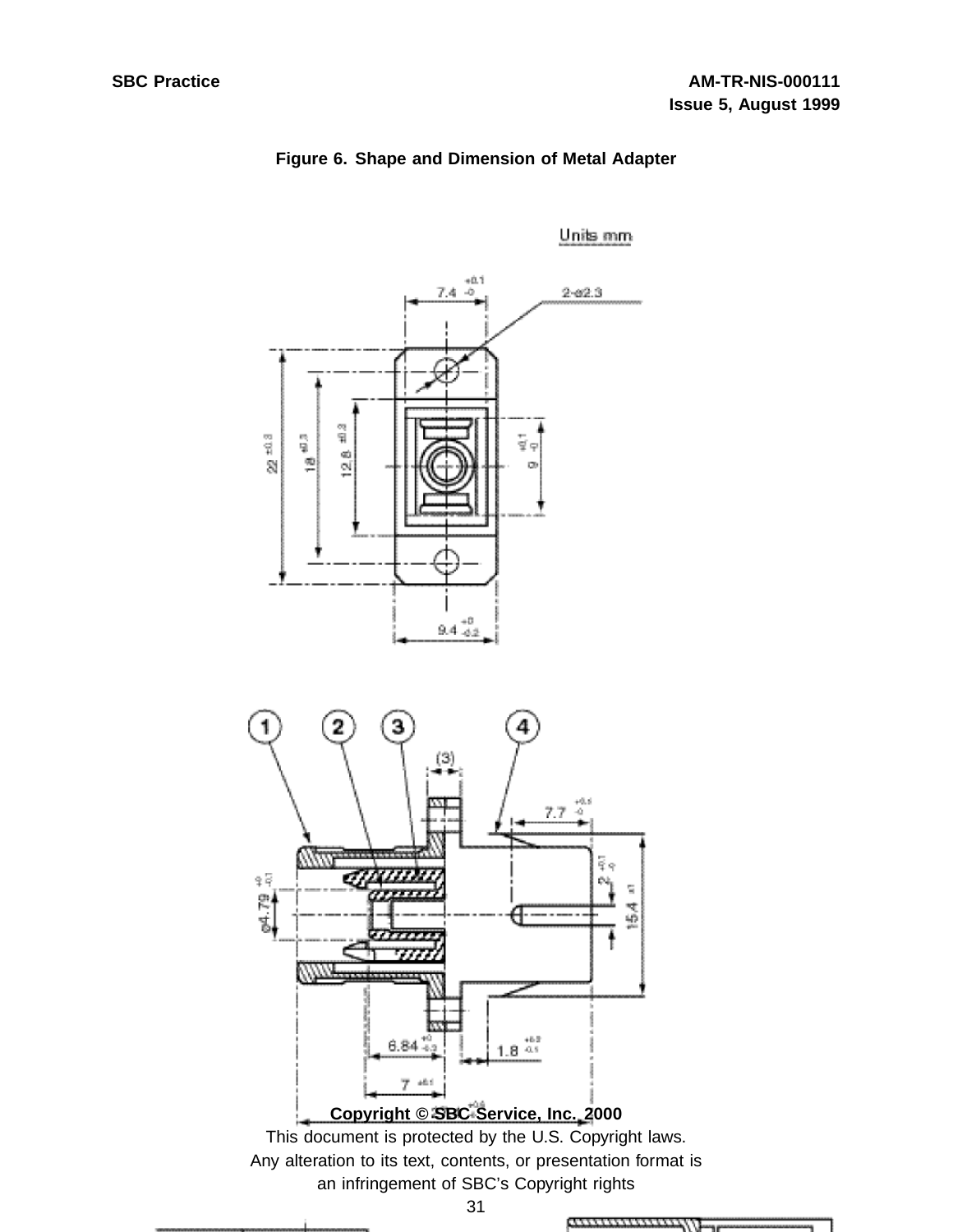|   | <b>Part Number</b> | <b>Example of</b><br><b>Usable Material</b> | Quantity | <b>Remarks</b>                                       |
|---|--------------------|---------------------------------------------|----------|------------------------------------------------------|
|   | Housing            | Zinc Alloy -<br>Nickel Plated               | 2        |                                                      |
| 2 | Sleeve Holder      | Plastic-UL94V-0                             | 2        |                                                      |
| 3 | Sleeve             | Phosphor Bronze<br>or Zirconia <sup>2</sup> |          |                                                      |
| 4 | Spring             | <b>Stainless Steel</b>                      |          | Plate Thickness of<br>1.6 mm for plate<br>attachment |

## **Table 4. Table 4: Metal Adapter Parts List**

<sup>2</sup> In the case of Zirconia sleeves, proof test data which ensures that the sleeve will not stress crack over the long term (20 yrs) must be supplied by the manufacturer. Acceptable data will be at the discretion of Ameritech.

## A.3.4. 3.4 ADAPTER INSPECTION GAUGE

The gauge structure is shown in Figure 7. The gauge is used to check the locking mechanism and mechanical intermatability performance of the mating part of an adapter.

## **Copyright © SBC Service, Inc. 2000**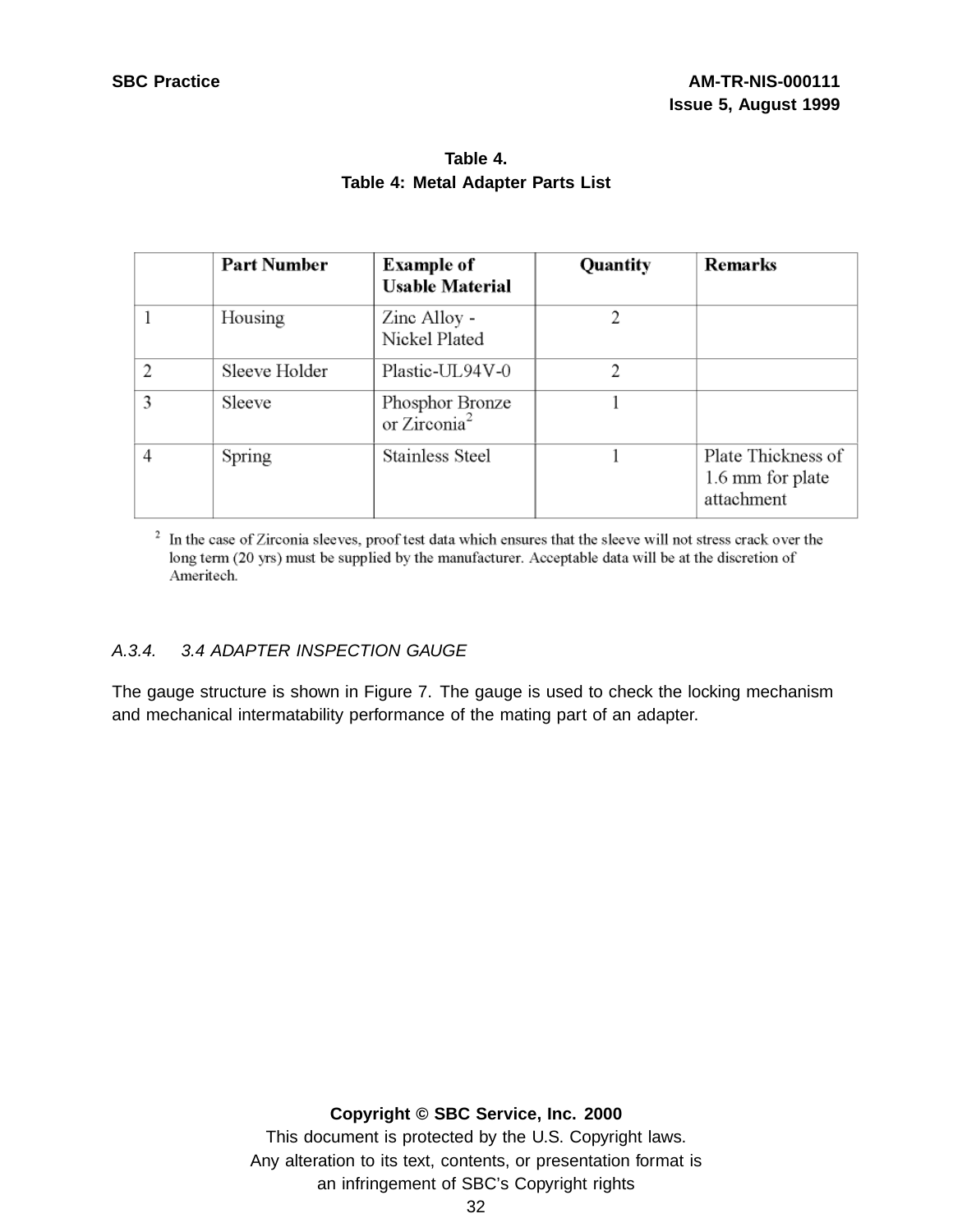

## **Figure 7. Inspection Gauge for Adapter**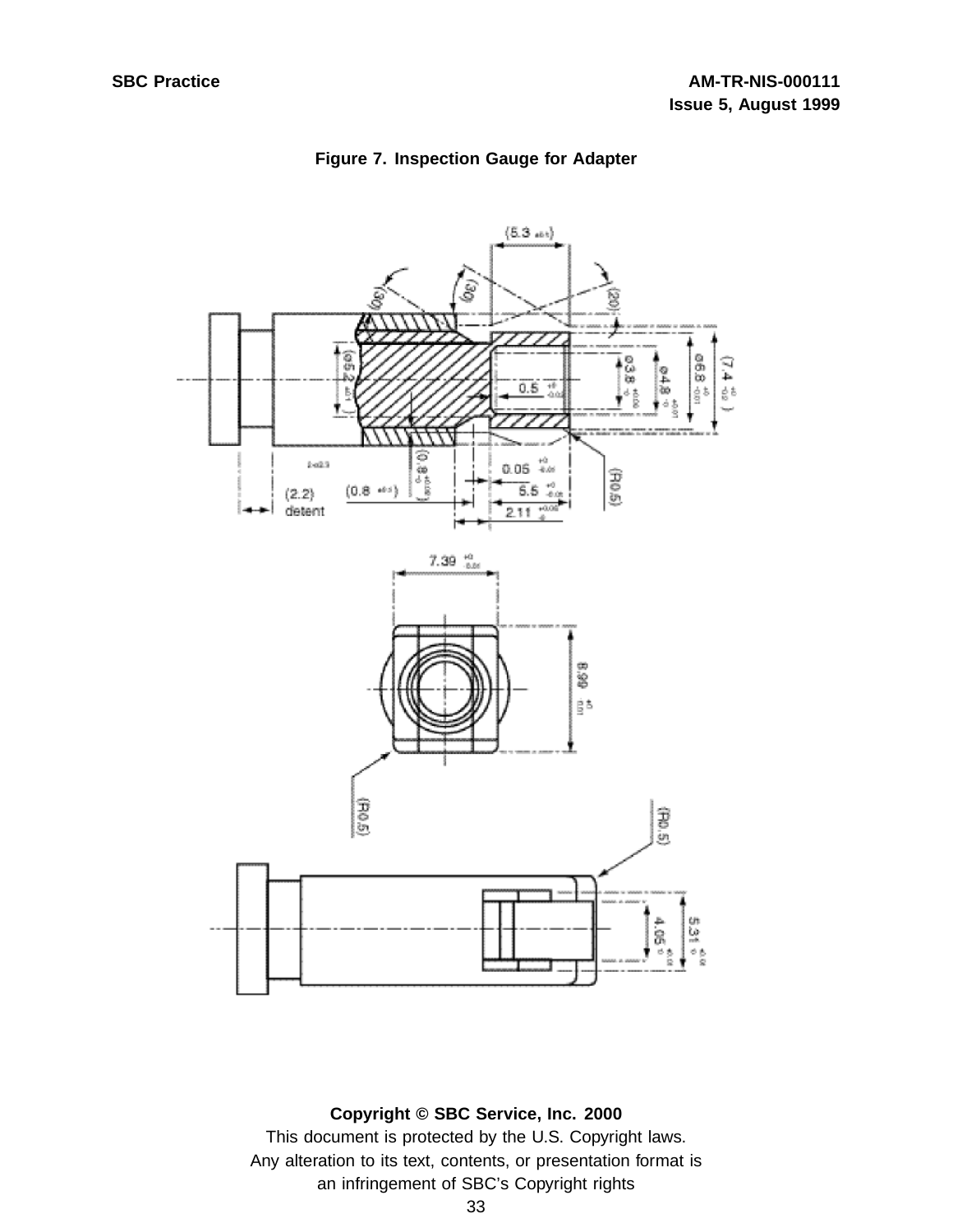## **A.4. 4 ASSEMBLY AND FERRULE TIP FINISH SPECIFICATIONS**

## A.4.1. 4.1 EPOXY FOR MOUNTING FIBER ON CONNECTOR FERRULE

The following two epoxys are approved for use. The epoxy should be cured using manufacturers' recommendations to minimize fiber withdrawal.

- 1. Epo-Tek 353ND
- 2. TRA-CON Tra-bond F253

## A.4.2. 4.2 FERRULE TIP FINISH SPECIFICATIONS

- 1. Radius 20 mm + 5 mm/- 10 mm
- 2. Maximum eccentricity between fiber center and polish center shall be:

30 um Max

3. Maximum Fiber Protrusion/undercut after finishing shall be:

Max Protrusion 0.1 um

Max Undercut 0.05 um

## **A.5. 5. SC JUMPER CORD AND PIGTAIL PERFORMANCE REQUIREMENTS**

#### A.5.1. 5.1 JACKETED CABLE

Jumper cords and pigtails with SC connectors terminated on jacketed cable shall meet the requirements as stated in Telcordia GR-326-CORE, Issue 3 with the following modifications:

Insertion Loss Section 4.4.3.9 of GR-326-CORE, Issue 3

The Insertion Loss tests as specified in GR-326-CORE, Issue 3, have a requirement of mean loss  $\epsilon$  = 0.3 dB, maximum loss  $\epsilon$  = 0.5 dB, and an objective of mean loss  $\epsilon$  = 0.2 dB, maximum loss  $\leq$  0.3 dB. The Ameritech requirement shall be mean loss  $\leq$  0.2 dB, maximum loss  $\leq$ 0.3 dB.

Proof Test (formerly Cable Retention) Section 4.4.3.4 of GR-326-CORE, Issue 3

The Cable Retention tests as specified in GR-326-CORE, Issue 3, are conducted per FOTP-6, in a non-operating mode. Ameritech SC connectors shall meet the test requirements in an op-

#### **Copyright © SBC Service, Inc. 2000**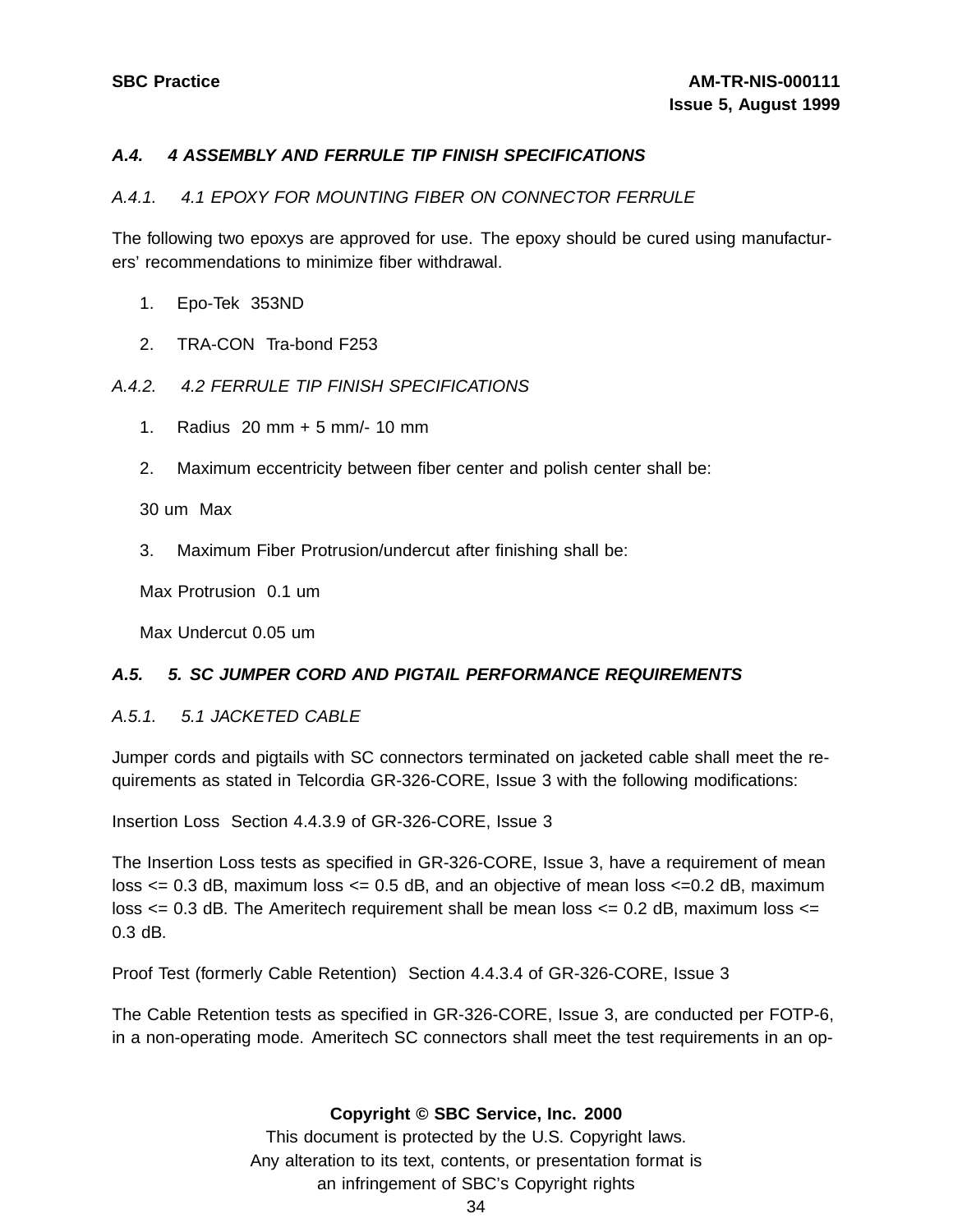erating mode with a load of 10 lbs. The maximum allowable change in insertion loss shall be < 0.2 dB and in return loss shall be < 2.0 dB.

Flex Test Section 4.4.3.2 of GR-326-CORE, Issue 3

The cable Flex tests as specified in GR-326-CORE, Issue 3, are conducted per FOTP-1, in a non-operating mode. Ameritech SC connectors shall meet the test requirements in an operating mode with a load of 0.5 lbs. and 2.0 lbs. The maximum allowable change in insertion loss shall be  $< 0.2$  dB and in return loss shall be  $< 2.0$  dB.

Connector Durability Section 4.4.3.8 of GR-326-CORE, Issue 3

The Connector Durability test, as specified in GR-326-CORE, Issue 3, requires only the connector under test to be cleaned after each 25th mating with two-sided cleaning after each 50th mating. The procedure should be changed to allow, if necessary, cleaning both connectors and the adapter after each 25th mating.

Return Loss Section 4.2.2.4 of GR-326-CORE, Issue 3

Return Loss =>45 dB, Mean Return Loss =>50 dB.

A.5.2. 5.2 BUFFERED FIBER

Bellcore GR-326-CORE, Issue 3, is generally applicable to connectors terminated on jacketed cable. Therefore, jumper cords and pigtails with SC connectors terminated on buffered fiber shall meet the requirements as stated in Bellcore GR-326-CORE, Issue 3, with the following modifications:

Insertion Loss Section 4.4.3.9 of GR-326-CORE, Issue 3

The Insertion Loss tests, as specified in GR-326-CORE, Issue 3, have a requirement of mean loss  $\leq$  0.3 dB, maximum loss  $\leq$  0.5 dB, and an objective of mean loss  $\leq$  0.2 dB, maximum loss  $\epsilon$  = 0.3 dB. The Ameritech requirement shall be mean loss  $\epsilon$  = 0.2 dB, maximum loss  $\epsilon$  =  $0.3$  dB.

Proof Test (formerly Cable Retention) Section 4.4.3.4 of GR-326-CORE, Issue 3

Shall not apply.

Flex Test Section 4.4.3.2 of GR-326-CORE, Issue 3

Shall not apply.

Connector Durability Section 4.4.3.8 of GR-326-CORE, Issue 3

#### **Copyright © SBC Service, Inc. 2000**